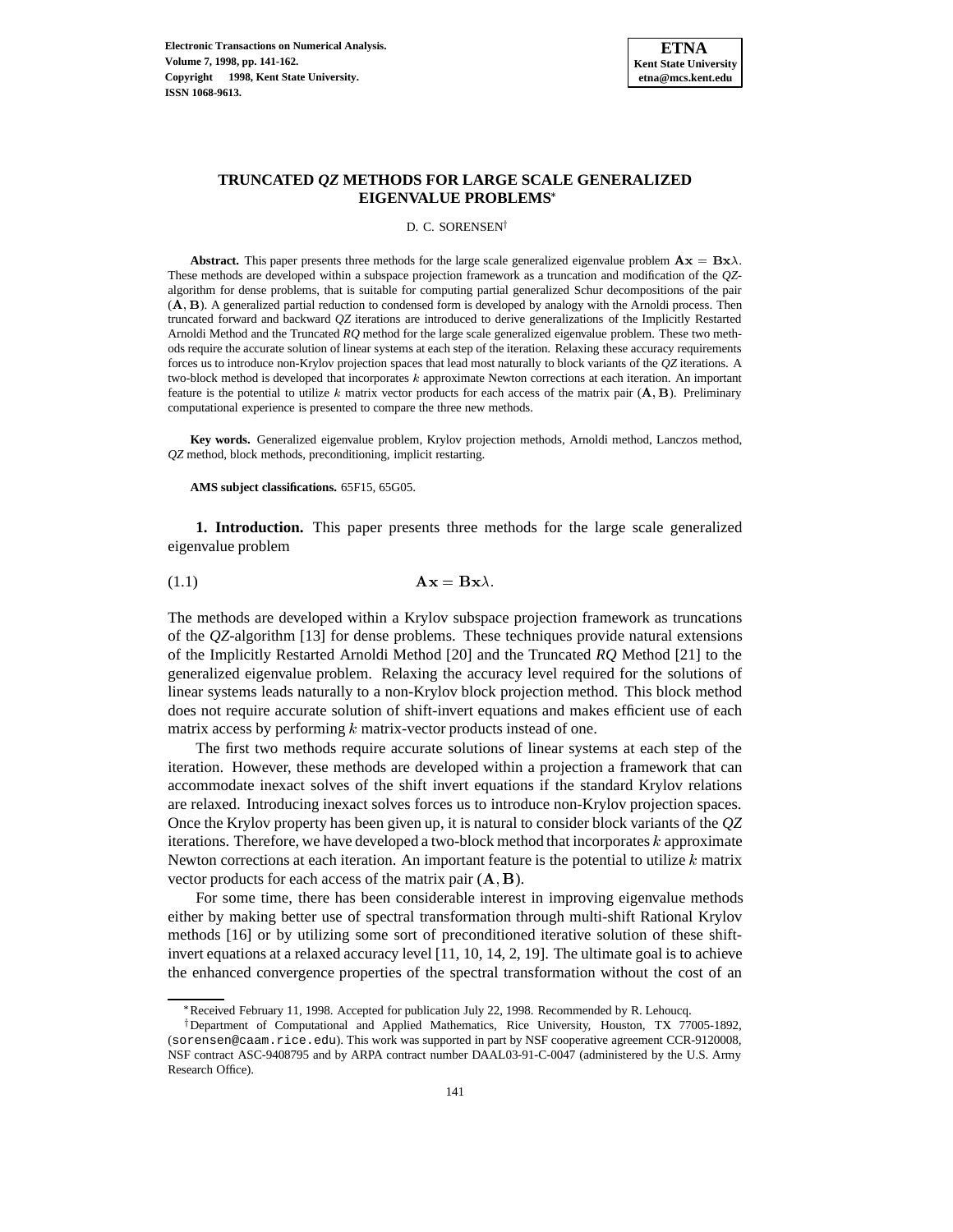accurate direct or iterative solution of the shift-invert equations. Generalization of the Davidson method [4] to a wider class of problems has received a lot of attention and the Jacobi-Davidson method of Sleijpen and Van der Vorst [18] has emerged as an effective variant. The methods developed here (in particular the backward form of truncated QZs) have a lot in common with Ruhe's *RKS* method. This truncated backward form also appears to be closely related to the work of De Samblanx, Meerbergen and Bultheel on implicit applications of a rational filter in *RKS* [17].

The paper begins in Sections 2 and 3 with the development of simultaneous projections of the matrices A and B onto two subspaces to achieve a partial reduction to condensed form

$$
\mathbf{A}\mathbf{V}_k = \mathbf{W}_k \mathbf{H}_k + \mathbf{F}_k \,, \text{ with } \mathbf{W}_k^T \mathbf{F}_k = \mathbf{0},
$$
  

$$
\mathbf{B}\mathbf{V}_k = \mathbf{W}_k \mathbf{R}_k,
$$

through a generalized Arnoldi process. Here,  $V_k$  and  $W_k$  are both  $n \times k$  orthogonal matrices,  $H_k$  is a  $k \times k$  upper Hessenberg matrix and  $R_k$  is upper triangular. With this reduction, approximate generalized eigenvalues of the pair  $(A, B)$  are obtained from the projected pair  $(\mathbf{H}_k, \mathbf{R}_k).$ 

As with the standard Arnoldi process, storage and arithmetic costs are prohibitive for large <sup>k</sup>. Thus, restarting schemes are essential and two possibilities are developed. In Section 4, forward and backward variants of the implicitly shifted *QZ* iteration are developed for dense generalized problems. These are analogous to the *QR* and *RQ* iterations for the standard problem. Truncated forms of these forward and backward *QZ* -iterations are developed in Section 5. The forward form is analogous to implicit restarting [20] while the backward form generalizes the truncated *RQ* iteration [21]. These developments result in methods that are effective in computing a few  $(k)$  selected eigenvalues and corresponding eigenvectors within a fixed pre-determined storage requirement proportional to  $n \cdot k$  and work proportional to  $n \cdot k^2 + \mathcal{O}(k^3)$ .

The generalized Arnoldi process requires the solution of a linear system at each step regardless of how it is organized. Depending on certain choices, this amounts to applying a mathematically equivalent standard Arnoldi process to one of the following matrix operators:

$$
B^{-1}A
$$
,  $AB^{-1}$ , or  $(A - \sigma B)^{-1}B$ .

The backward variant of the truncated *QZ* iteration makes the most economical use of storage but tends to require more LU-factorizations than the forward variant. Very limited computational experience with all three methods shall be presented in Section 7. No reliable conclusions on comparative performance can be drawn from these limited tests.

Throughout this paper, capital and lower case Latin letters denote matrices and vectors respectively, while lower case Greek letters denote scalars. The <sup>j</sup>-th canonical basis vector is denoted by  $e_i$ . The Euclidean norm is used exclusively and is denoted by  $\|\cdot\|$ . The transpose of a matrix **A** is denoted by  $A<sup>T</sup>$  and the conjugate transpose by  $A<sup>H</sup>$ . Upper Hessenberg matrices will appear frequently and are usually denoted by the letter  $H$ . The notation  $M($ :  $i, 1 : k$  and  $M(1 : k, 1 : k)$  denote the leading k columns and the leading  $k \times k$  principal submatrix of M.

**2. Subspace Projection.** Certainly, projection methods are prominent for the iterative solution of linear systems and for computing a few eigenvalues of a large matrix or matrix pencil. In the case of the standard problem  $\mathbf{A}\mathbf{x} = \mathbf{x}\lambda$ , Krylov subspace projection results in the Lanczos/Arnoldi class of methods. These may be viewed as systematic ways to extract additional eigen-information from the sequence of vectors produced by a power iteration.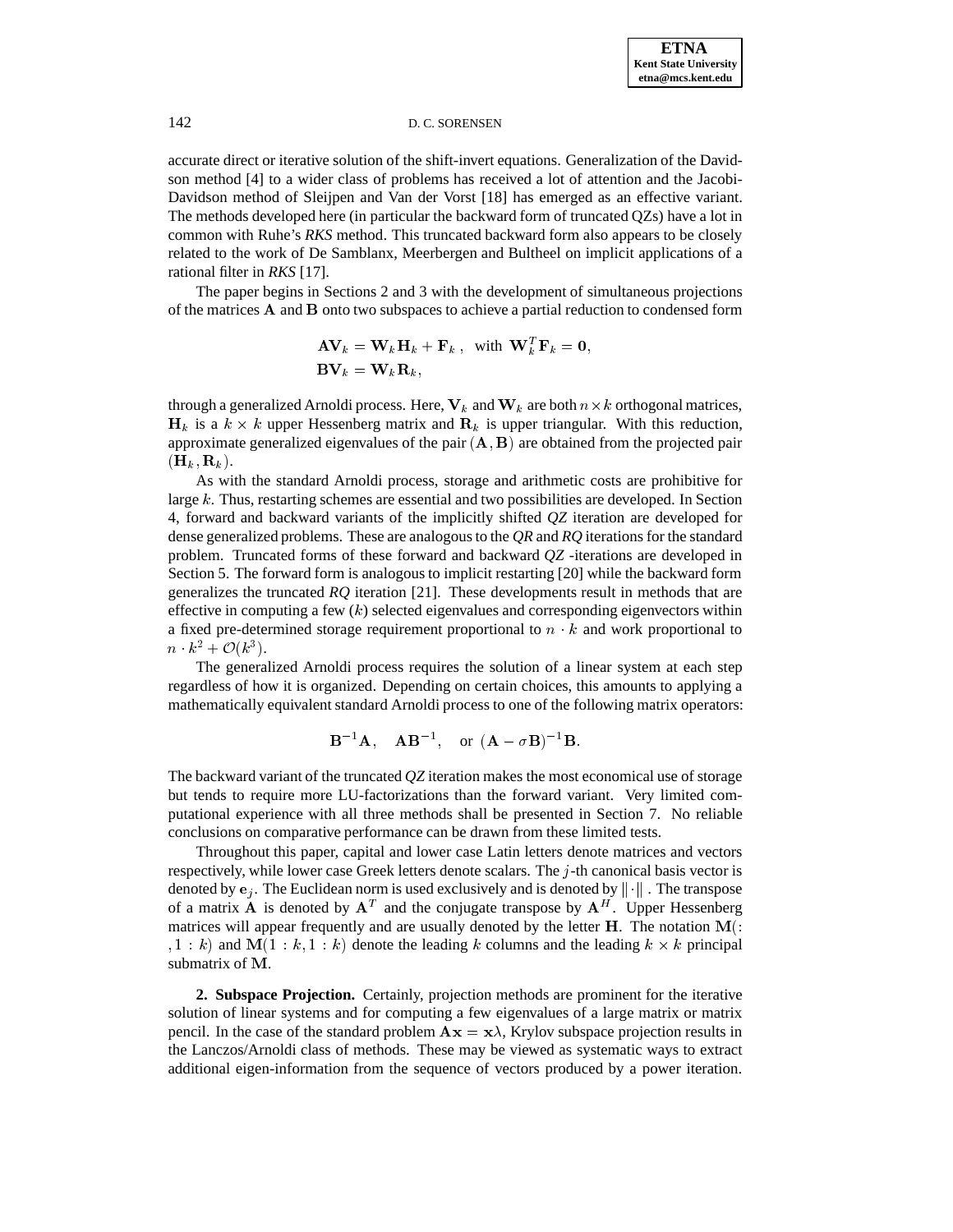In hope to obtain additional information through various linear combinations of the power sequence, it is natural to formally consider the  $Krylov$  subspace

$$
\mathcal{K}_k(\mathbf{A}, \mathbf{v}_1) = \text{Span } \{ \mathbf{v}_1, \mathbf{A} \mathbf{v}_1, \mathbf{A}^2 \mathbf{v}_1, \dots, \mathbf{A}^{k-1} \mathbf{v}_1 \}
$$

and to attempt to formulate the best possible approximations to eigenvectors from this subspace.

Approximate eigenpairs are constructed by imposing a Galerkin condition: A vector  $\mathbf{x} \in \mathcal{K}_k(\mathbf{A}, \mathbf{v}_1)$  is called a *Ritz vector* with corresponding *Ritz value*  $\theta$  if the Galerkin condition

$$
\langle \mathbf{w}, \mathbf{A}\mathbf{x} - \mathbf{x}\theta \rangle = 0
$$
, for all  $\mathbf{w} \in \mathcal{K}_k(\mathbf{A}, \mathbf{v}_1)$ 

is satisfied. It is well known that the Lanczos/Arnoldi iteration computes an orthonormal basis  $V_k$  for this Krylov subspace along with a small projected matrix  $H_k = V_k^H A V_k$  of order k from which Ritz values and vectors may be obtained:  $(x, \theta)$  is a Ritz pair if and only if  $H_k y = y \theta$  and  $x = V_k y$ .

Several schemes have been developed to extend the Krylov subspace idea to the generalized problem (1.1). These extensions are generally based upon a conversion of the generalized problem to a standard one. Perhaps the most successful variant [5] is to use the *spectral transformation*

$$
(\mathbf{A} - \sigma \mathbf{B})^{-1} \mathbf{B} \mathbf{x} = \mathbf{x} \nu.
$$

An eigenvector x of this transformed problem is also an eigenvector of the original problem (1.1) with the corresponding eigenvalue given by  $\lambda = \sigma + \frac{1}{\nu}$ . In applications, **B** is often sym metric and positive (semi-)definite and then it is helpful to work with the <sup>B</sup> (semi-)inner product in the Lanczos/Arnoldi process [5, 8, 12]. With this transformation, the Lanczos/Arnoldi iteration converges very rapidly to eigenvalues near the shift  $\sigma$  because they are transformed to extremal well-separated eigenvalues and also because eigenvalues far from  $\sigma$  are damped (mapped near zero).

To utilize this transformation in a Lanczos/Arnoldi process, the repeated operation  $w \leftarrow$ Av is replaced by repeated solutions of a shift invert equation  $(A - \sigma B)w = Bv$  at each step of the iteration. If a sparse-direct factorization of the shifted matrix  $(A - \sigma B)$  is possible, then this single factorization may be re-used at each step of the iteration. This approach is certainly the method of choice, but may not be practical or even possible in many important applications.

Although in some cases it may be effective to use a preconditioned iterative method to solve the shift-invert equations, there are a number of pitfalls to this approach. Typically, the shifted matrix is very ill-conditioned because  $\sigma$  is chosen to be near an eigenvalue of interest. Moreover, the shifted matrix is usually indefinite (or have indefinite symmetric part). These two conditions typically cause problems in the iterative solution of linear systems. Furthermore, these difficulties are exacerbated by the fact that each linear system must be solved to a considerably greater accuracy than the accuracy desired in the eigenvalue calculation. Otherwise, each step of the Lanczos/Arnoldi process will essentially involve a different matrix operator.

The underlying Krylov subspace projections associated with the Lanczos/Arnoldi process has a number of important approximation properties related to convergence and accuracy. Unfortunately, if it is not possible to solve the shift-invert equations accurately then these desirable properties are lost. However, it is possible to retain the projection idea in a way that generalizes the Arnoldi process when the shift invert equations can be solved accurately and yet can accommodate inaccurate solution of the shift-invert equations. To do this,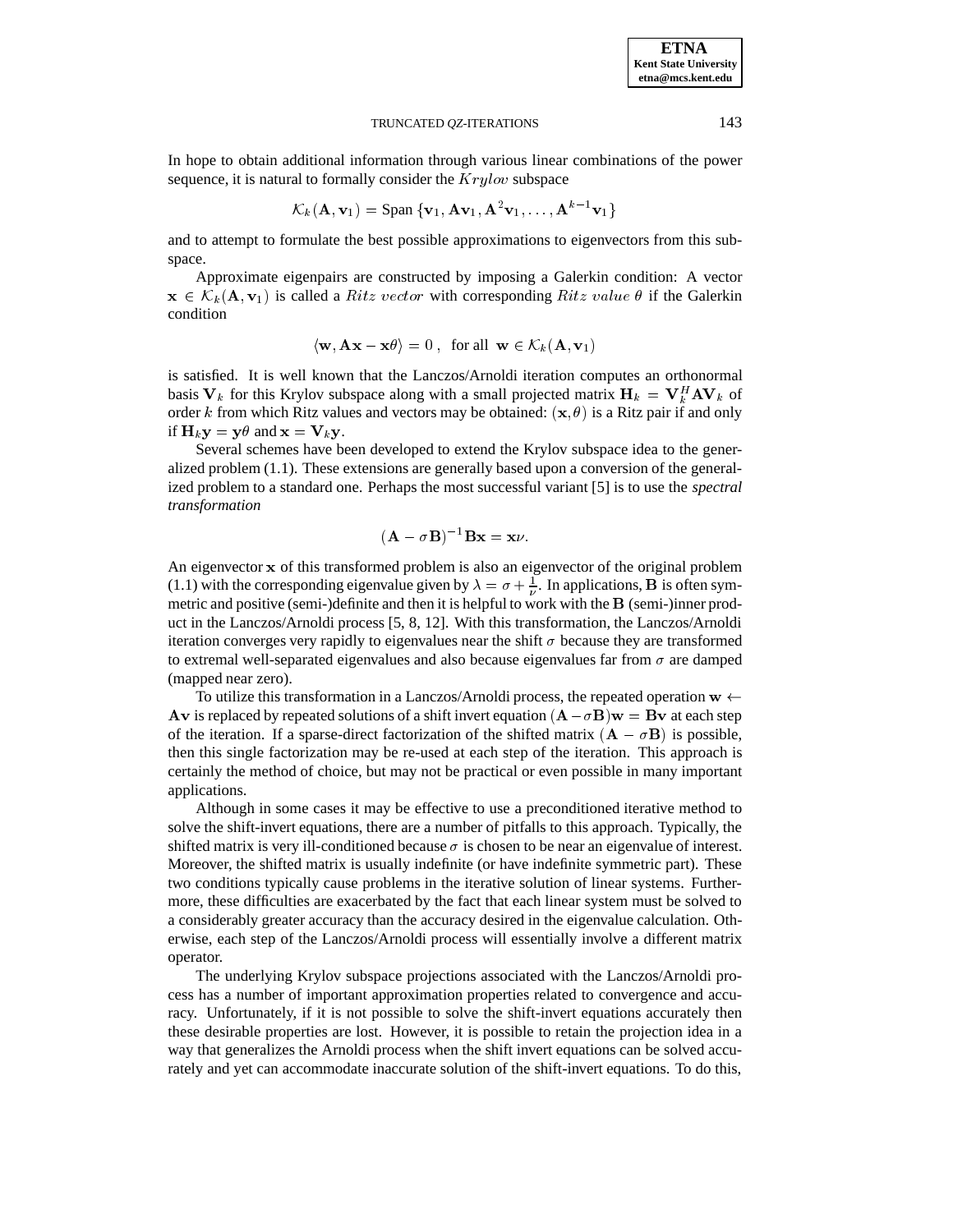we must consider more general subspaces. The development of this projection framework is the primary topic of this paper. It is inspired by the following well known result.

LEMMA 2.1. *If* A *and* B *are complex matrices of order* n*, then there are unitary matrices* V*,*W *an upper Hessenberg matrix* H *and an upper triangular matrix* R *all of order* n *such that*

(2.1) 
$$
AV = WH,
$$

$$
BV = WR.
$$

This factorization can be computed in a finite number  $(\mathcal{O}(n^3))$  of rational arithmetic and *square root operations.*

*Proof.* See [7]. □

For the standard problem ( $B = I$ ) this lemma reduces to the statement that A may be put in condensed form by unitary similarity transformations. The Arnoldi process produces a partial reduction of A to condensed (Hessenberg) form

$$
\mathbf{A}\mathbf{V}_k = \mathbf{V}_k\mathbf{H}_k + \mathbf{F}_k,
$$

with  $V_k^T V_k = I_k$  and  $V_k^T F_k = 0$ . This may be interpreted simply as a truncation of the full reduction. It turns out that  $F_k = f_k e_k^T$  is a rank one matrix and this property is intrinsically tied to the fact that  $\{V_j : j = 1, 2, \ldots, k\}$  is a sequence of orthonormal bases for the nested sequence of Krylov subspaces  $\mathcal{K}_j(\mathbf{A}, \mathbf{v}_1)$ . The Hessenberg matrix  $\mathbf{H}_k = \mathbf{V}_k^T \mathbf{A} \mathbf{V}_k$  is the orthogonal projection of A onto the subspace  $\mathcal{K}_k (\mathbf{A}, \mathbf{v}_1)$  as represented in the basis  $\mathbf{V}_k$  and

$$
\mathbf{F}_k = (\mathbf{I} - \mathbf{V}_k \mathbf{V}_k^T) \mathbf{A} \mathbf{V}_k.
$$

If  $k = n$  then  $\mathbf{F}_k = 0$  and this provides a complete reduction of **A** to condensed (Hessenberg) form.

The generalization suggested by Lemma (2.1) is

(2.2) 
$$
\mathbf{F}_k = (\mathbf{I} - \mathbf{W}_k \mathbf{W}_k^T) \mathbf{A} \mathbf{V}_k,
$$

$$
\mathbf{B} \mathbf{V}_k = \mathbf{W}_k \mathbf{R}_k.
$$

where  $W_k^T W_k = V_k^T V_k = I_k$ . This projection makes the residual  $F_k$  orthogonal to  $Range(BV_k)$ , since the columns of  $W_k$  form an orthonormal basis for that space. The Arnoldi process for the standard problem systematically produces the columns of  $V_k$ ,  $k =$  $1, 2, ..., n$  at the cost of a matrix vector product  $y \leftarrow Av$  and an orthogonal decomposition of this vector into a component in the existing Krylov space and one that is orthogonal to it.

The extension of this process to the generalized problem still requires the solution of a linear system at each step. Nevertheless, it is interesting to develop this generalized Arnoldi process, along with two restarting variants which will be developed in Sections 3,4,5. These algorithms are significant by themselves, but they may also be viewed as laying the groundwork for developing schemes that can relax the accuracy requirement on the shift-invert equations and yet retain the projection propertes in the framework of a truncated reduction to condensed form.

**3. Generalizing the Arnoldi reduction.** The projection in equations (2.2) are well defined for any matrix  $V_k$ , but it is not clear which choice of  $V_k$  will provide good approximations to eigenvalues. The success of the implicitly restarted Lanczos/Arnoldi processes viewed as truncated *QR* iterations provides considerable motivation to develop a truncation of the *QZ* iteration in this projection framework.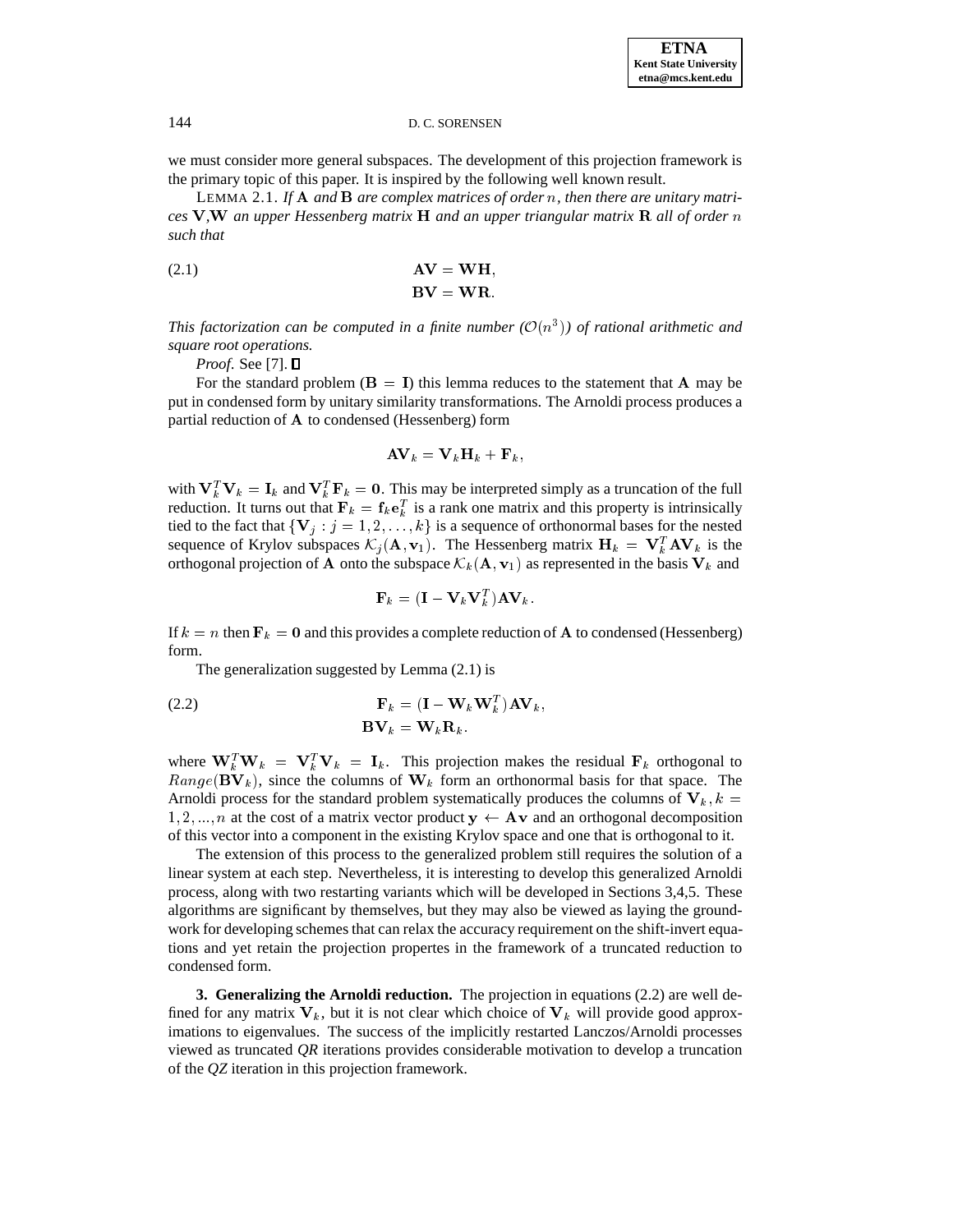The factorization in (2.1) provides an initial reduction of the pair  $(A, B)$  to an equivalent pair (H; R) in condensed form. This reduction precedes the *QZ* iteration just as reduction to Hessenberg form precedes the *QR* iteration. In fact, the two reductions are identical when  $B = I$ . The Arnoldi process may be derived (for  $B = I$ ) simply by equating the leading k columns on both sides of (2.1). Therefore, this Arnoldi idea is easily generalized by doing the same thing when B is not the identity matrix. This is fairly straightforward, but a little manipulation must be done to place this truncation within the projection framework of the previous section.

Truncating the relations  $(2.1)$  after k-steps yields

(3.1) 
$$
\mathbf{A}\mathbf{V}_k = \mathbf{W}_k \mathbf{H}_k + \mathbf{f}_k \mathbf{e}_k^T
$$

$$
\mathbf{B}\mathbf{V}_k = \mathbf{W}_k \mathbf{R}_k,
$$

with  $V_k$ ,  $W_k$  representing the leading k columns of  $V, W, H_k, R_k$  representing the leading  $k \times k$  principal submatrices of H; R and  $f_k = w_{k+1} \gamma_{k+1,k}$  where  $w_{k+1}$  is the  $k+1$ -st column of **W** and  $\gamma_{k+1,k}$  is the k-th subdiagonal element of **H**.

To advance this  $k$ -step factorization one step, the relations

(3.2) 
$$
\mathbf{A}[\mathbf{V}_k, \mathbf{v}] = [\mathbf{W}_k, \mathbf{w}] \begin{bmatrix} \mathbf{H}_k & \mathbf{h} \\ \gamma \mathbf{e}_k^T & \alpha \end{bmatrix} + \mathbf{f}_{k+1} \mathbf{e}_{k+1}^T
$$

$$
\mathbf{B}[\mathbf{V}_k, \mathbf{v}] = [\mathbf{W}_k, \mathbf{w}] \begin{bmatrix} \mathbf{R}_k & \mathbf{r} \\ 0 & \rho \end{bmatrix},
$$

must be obtained to give the new columns  $v_{k+1} = v$ ,  $w_{k+1} = w$  and to update the matrices  $H_{k+1}$  and  $\mathbf{R}_{k+1}$ .

Equating the leading k columns on both sides implies  $\gamma = ||\mathbf{f}_k||$  and  $\mathbf{w} = \mathbf{f}_k/\gamma$ . The direction v must satisfy

(3.3) 
$$
\mathbf{B}\mathbf{v} = \mathbf{W}_k \mathbf{r} + \mathbf{w}\rho \text{ and } \mathbf{V}_k^T \mathbf{v} = 0.
$$

This implies that

$$
0 = [\mathbf{V}_k^T \mathbf{B}^{-1} \mathbf{W}_k, \mathbf{V}_k^T \mathbf{B}^{-1} \mathbf{w}] \left[ \begin{array}{c} \mathbf{r} \\ \rho \end{array} \right].
$$

Now,  $V_k^T V_k = I_k$  and  $\mathbf{B} V_k = \mathbf{W}_k \mathbf{R}_k$  gives  $V_k^T \mathbf{B}^{-1} \mathbf{W}_k = \mathbf{R}_k^{-1}$  and thus

$$
\mathbf{R}_k^{-1}\mathbf{r} = -\mathbf{V}_k^T\mathbf{B}^{-1}\mathbf{w}\rho.
$$

Combining (3.2), (3.3) and (3.4) gives

(3.5)  
\n
$$
\mathbf{v} = \mathbf{B}^{-1} \mathbf{W}_k \mathbf{r} + \mathbf{B}^{-1} \mathbf{w} \rho
$$
\n
$$
= -\mathbf{V}_k \mathbf{R}_k^{-1} \mathbf{r} + \mathbf{B}^{-1} \mathbf{w} \rho
$$
\n
$$
= -\mathbf{V}_k \mathbf{V}_k^T \mathbf{B}^{-1} \mathbf{w} \rho + \mathbf{B}^{-1} \mathbf{w} \rho
$$
\n
$$
= (\mathbf{I} - \mathbf{V}_k \mathbf{V}_k^T) \mathbf{B}^{-1} \mathbf{w} \rho,
$$

with  $\rho \equiv 1/(\|(I - V_k V_k^T)B^{-1} w\|)$  so that  $V_k^T v = 0$  and  $||v|| = 1$ . Now that the new v has been determined, it follows that

$$
\left[\begin{array}{c}\mathbf{h}\\\alpha\end{array}\right]=\left[\begin{array}{c}\mathbf{W}_k^T\mathbf{A}\mathbf{v}\\\mathbf{w}^T\mathbf{A}\mathbf{v}\end{array}\right]
$$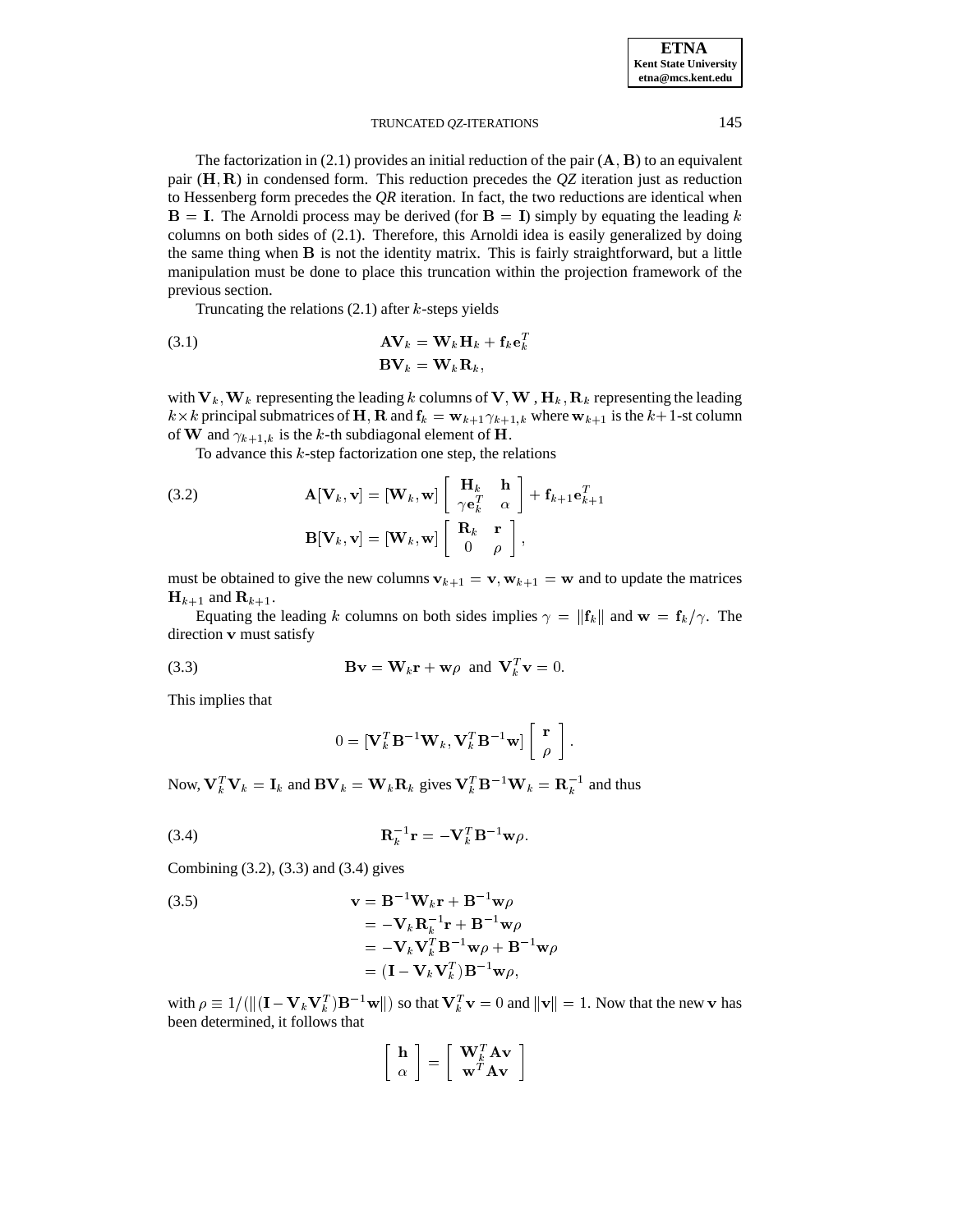**GENARN:** Generalized Arnoldi Reduction **Input**:  $[A, B, v, k]$  with  $||v|| = 1$ . **Output**:  $[\mathbf{V}_k, \mathbf{W}_k, \mathbf{H}_k, \mathbf{R}_k, \mathbf{f}_k]$  such that  $\mathbf{A} \mathbf{V}_k = \mathbf{W}_k \mathbf{H}_k + \mathbf{f}_k \mathbf{e}_k^T, \mathbf{V}_k^T \mathbf{V}_k = \mathbf{I}_k$ ,  $\mathbf{BV}_k = \mathbf{W}_k \mathbf{R}_k, \ \mathbf{W}_k^T \mathbf{W}_k = \mathbf{I}_k, \ \mathbf{W}_k^T \mathbf{f}_k = 0,$  $H_k$  upper Hessenberg and  $\mathbf{R}_k$  upper triangular. **1.**  $V_1 \leftarrow [v]; w = Bv; \rho = ||w||; R_1 = [\rho]; W_1 = [w/\rho];$  $\mathbf{2.} \; \mathbf{z} \leftarrow \mathbf{A} \mathbf{v}; \; \mathbf{H}_1 \leftarrow [\mathbf{W}_1^T \mathbf{z}]; \; \; \mathbf{f}_1 \leftarrow \mathbf{z} - \mathbf{W}_1 \mathbf{H}_1;$ **3. for**  $j = 1, 2, 3, ..., k$ **3.1.**  $\gamma \leftarrow ||\mathbf{f}_j||; \mathbf{w} \leftarrow \mathbf{f}_j/\gamma;$ **3.2.**  $\mathbf{W}_{j+1} \leftarrow [\mathbf{W}_j, \mathbf{w}]; \ \ \mathbf{H}_j \leftarrow \begin{bmatrix} \mathbf{H}_j \\ \mathbf{w}^T \end{bmatrix};$  $\left. \begin{array}{c} \mathbf{H}_{j}\ \gamma\mathbf{e}_{j}^{T} \end{array} \right],$ **3.3.** Solve  $B\hat{v} = w$ ; **3.4.**  $\mathbf{z} \leftarrow \mathbf{V}_j^T \hat{\mathbf{v}}; \quad \hat{\mathbf{v}} \leftarrow \hat{\mathbf{v}} - \mathbf{V}_j \mathbf{z}; \quad \rho \leftarrow 1/\|\hat{\mathbf{v}}\|;$ **3.5.**  $\mathbf{v} \leftarrow \hat{\mathbf{v}} \rho; \mathbf{r} \leftarrow -\mathbf{R}_j \mathbf{z} \rho;$  $\mathbf{3.6.} \ \mathbf{V}_{j+1} \leftarrow \begin{bmatrix} \mathbf{V}_{j}, \mathbf{v} \end{bmatrix}; \ \ \mathbf{R}_{j+1} \leftarrow \begin{bmatrix} \ \mathbf{R}_{j} & \mathbf{r} \ 0 & o \end{bmatrix};$ **3.7.**  $\mathbf{z} \leftarrow \mathbf{A} \mathbf{v}; \ \ \mathbf{h} \leftarrow \mathbf{W}_{i+1}^T \mathbf{z};$ **3.8.**  $f_{i+1} \leftarrow z - W_{i+1}h; \ \mathbf{H}_{i+1} \leftarrow [\mathbf{H}_i, h];$ **4. end**

FIG. 3.1. *Generalized Arnoldi Reduction*

and

$$
\mathbf{f}_{k+1} = \mathbf{A}\mathbf{v} - (\mathbf{W}_k\mathbf{h} + \mathbf{w}\alpha).
$$

This completes the update and leads to the the generalized Arnoldi process *GENARN* shown in Fig. 3.1.

**Remark 1:** The substitution  $V_k = B^{-1}W_kR_k$  gives

$$
(\mathbf{A}\mathbf{B}^{-1})\mathbf{W}_k = \mathbf{W}_k\hat{\mathbf{H}}_k + \hat{\mathbf{f}}_k\mathbf{e}_k^T
$$

and

$$
(\mathbf{B}^{-1}\mathbf{A})\mathbf{V}_k = \mathbf{V}_k\tilde{\mathbf{H}}_k + \tilde{\mathbf{f}}_k\mathbf{e}_k^T
$$

where  $\mathbf{H}_k = \mathbf{H}_k \mathbf{R}_k^{-1}$ ,  $\mathbf{H}_k = \mathbf{R}_k^{-1} \mathbf{H}_k$  and  $\mathbf{f}_k = \mathbf{f}_k / \rho_{kk}$ ,  $\mathbf{f}_k = \mathbf{B}^{-1} \mathbf{f}_k$ , are both Arnoldi processes that are mathematically equivalent to Algorithm 3.1.

**Remark 2:** Replacing A with B and replacing B with  $A - \sigma B$  in this algorithm is mathematically equivalent to shift-invert Arnoldi method applied to  $(A - \sigma B)^{-1}B$ . With this substitution, the second relation in the previous remark becomes

$$
(\mathbf{A} - \sigma \mathbf{B})^{-1} \mathbf{B} \mathbf{V}_k = \mathbf{V}_k \tilde{\mathbf{H}}_k + \tilde{\mathbf{f}}_k \mathbf{e}_k^T.
$$

This generalized Arnoldi iteration does nothing more than produce a partial reduction of the pair  $(A, B)$  to condensed form  $(H_k, R_k)$ . Just as with the standard Arnoldi process, there is no active mechanism to search for desired eigenvalues. However, methods that are analogous to implicit restarting [20] and truncated *RQ* [21] are possible and these shall be developed in the following section.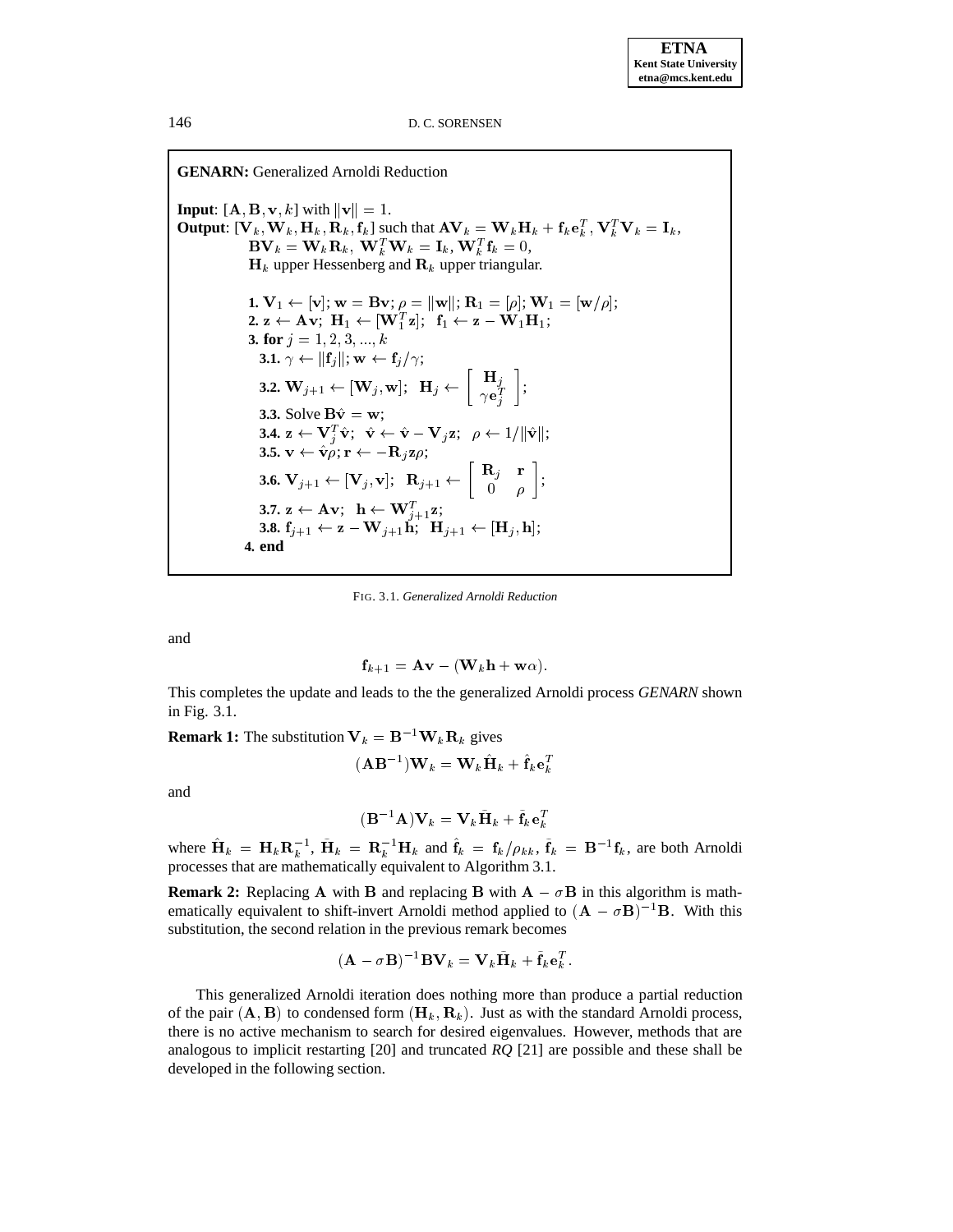**4. Implicitly Shifted** *QZ***-Iterations.** Forward and backward versions of implicitly shifted *QZ* iterations are developed here as simple extensions of the of the *QR* and *RQ* iterations. This leads naturally to truncated *QZ* iterations that generalize the truncated *QR* and *RQ* iterations developed in ([20, 21]).

In the following discussion, assume that there is a complete reduction of  $(A, B)$  to condensed form

$$
AV = WH,
$$
  

$$
BV = WR.
$$

# **Forward** *QZ* **Iteration:**

A forward *QZ* iteration may be developed from the following observations: For a given shift  $\mu$ , factor

(4.1) H R <sup>=</sup> ZT

where  $Z$  is unitary and  $T$  is upper triangular matrix. Now, factor

$$
Z^H \mathbf{R} = \mathbf{R}^+ \mathbf{Q},
$$

where  $\mathbf{R}^+$  is upper triangular and **Q** is unitary. As with the *QR* iteration, it is straightforward to show that **Z** is upper Hessenberg matrix in (4.1). Since both **R** and  $\mathbf{R}^+$  are upper triangular matrices, the relation (4.2) implies that  $\mathbf{Q}^H$  is also an upper Hessenberg matrix. It follows that

(4.3) 
$$
(\mathbf{A} - \mu \mathbf{B})\mathbf{V} = \mathbf{WZ}\mathbf{T},
$$

$$
\mathbf{B}\mathbf{V} = \mathbf{WZ}(\mathbf{Z}^H \mathbf{R}) = \mathbf{WZ}\mathbf{R}^+ \mathbf{Q}.
$$

Multiplying both sides of (4.3) on the right by  $Q^H$  and rearranging terms gives

$$
\mathbf{A}\mathbf{V}^{+} = \mathbf{W}^{+}\mathbf{H}^{+},
$$

$$
\mathbf{B}\mathbf{V}^{+} = \mathbf{W}^{+}\mathbf{R}^{+},
$$

where  $V^+ = VQ^H$ ,  $W^+ = WZ$  and  $H^+ = Z^H H Q^H = TQ^H + \mu R^+$  is an upper Hessenberg matrix. This sequence of operations comprises a forward *QZ* step. It may be accomplished implicitly when <sup>Q</sup> and <sup>Z</sup> are represented as products of Givens' transformations.

From (4.3) it follows that

$$
(\mathbf{A} - \mu \mathbf{B})\mathbf{v}_1 = \mathbf{WZ}\mathbf{T}\mathbf{e}_1 = \mathbf{B}\mathbf{V}^+(\mathbf{R}^+)^{-1}\mathbf{T}\mathbf{e}_1 = \mathbf{B}\mathbf{v}_1^+\tau
$$

so that

$$
(\mathbf{B}^{-1}\mathbf{A}-\mu\mathbf{I})\mathbf{v}_1=\mathbf{v}_1^+\tau
$$

where  $\tau$  is the (1,1) element of the upper triangular matrix  $(\mathbf{R}^+)^{-1}\mathbf{T}$ . Thus, the new starting vector  $v_1^+$  is the result of the application of a linear polynomial factor  $(B^{-1}A - \mu I)$  to the old starting vector  $v_1$ .

# **Backward** *QZ* **Iteration:**

A similar development leads to a backward *QZ* iteration: For a given shift  $\mu$ , factor

$$
\mathbf{H}-\mu\mathbf{R}=\mathbf{TZ}
$$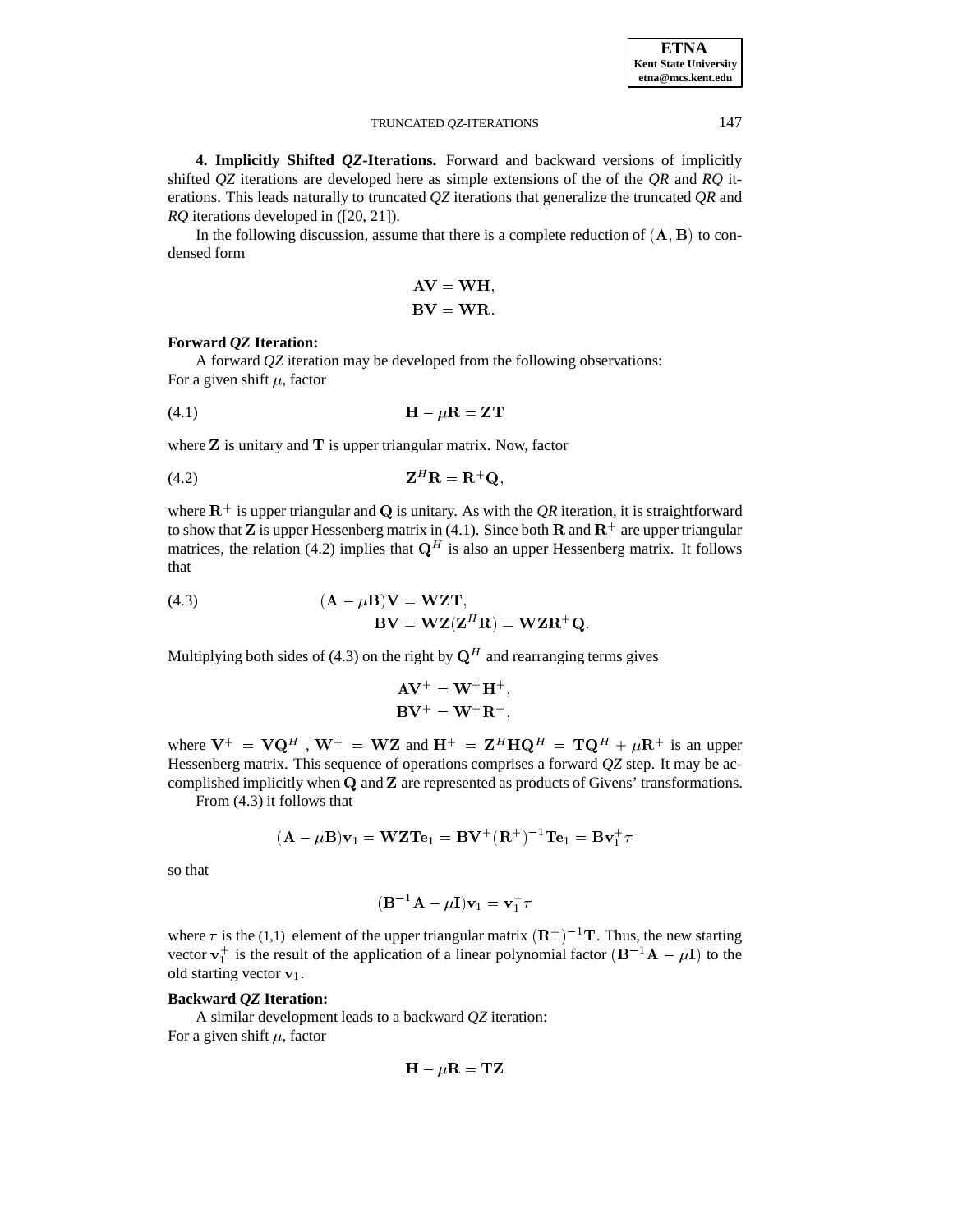**FQZ**: Forward Implicitly Shifted *QZ*-iteration **Input**:  $[V, W, H, R]$  with  $AV = WH, BV = WR$ , H upper Hessenberg, R upper triangular,  $V^H V = W^H W = I.$ **Output:**  $[V, W, H, R]$  such that  $AV = WH$ ,  $BV = WR$ , H and R both upper triangular,  $V^H V = W^H W = I.$ **1. for**  $j = 1, 2, 3, \dots$  until *convergence*, **1.1.** Select a shift  $\mu \leftarrow \mu_j$ ; **1.2.** Factor  $[\mathbf{Z}, \mathbf{T}] = qr(\mathbf{H} - \mu \mathbf{R});$ **1.3.** Factor  $[\mathbf{R}^+, \mathbf{Q}] = r q(\mathbf{Z}^H \mathbf{R});$ 1.4.  $\mathbf{H} \leftarrow \mathbf{Z}^H \, \mathbf{H} \mathbf{Q}^H$  ;  $\mathbf{R} \leftarrow \mathbf{R}^+;$ 1.5.  $\mathrm{V} \leftarrow \mathrm{VQ}^H$  ;  $\mathrm{W} \leftarrow \mathrm{WZ};$ **2. end**;

FIG. 4.1. *Forward Implicitly Shifted* QZ*-iteration.*

where  $Z$  is unitary and  $T$  is upper triangular. Now, factor

$$
\mathbf{R}\mathbf{Z}^{H}=\mathbf{Q}\mathbf{R}^{+},
$$

where  $\mathbf{R}^+$  is upper triangular and Q is unitary. As before, Z and  $\mathbf{Q}^H$  are upper Hessenberg matrices. It follows that

$$
(\mathbf{A} - \mu \mathbf{B})\mathbf{V}\mathbf{Z}^{H} = \mathbf{W}\mathbf{T},
$$

$$
\mathbf{B}\mathbf{V}\mathbf{Z}^{H} = \mathbf{W}\mathbf{Q}\mathbf{R}^{+}.
$$

Thus

$$
\mathbf{A}\mathbf{V}^+ = \mathbf{W}^+\mathbf{H}^+,
$$
  

$$
\mathbf{B}\mathbf{V}^+ = \mathbf{W}^+\mathbf{R}^+,
$$

where  ${\bf V}^+={\bf V}{\bf Z}^H$  ,  ${\bf W}^+={\bf W}{\bf Q}$  are unitary matrices and  ${\bf H}^+\equiv {\bf Q}^H{\bf H}{\bf Z}^H={\bf T}{\bf Z}^H+\mu{\bf R}^+$ is an upper Hessenberg matrix to complete the backwards *QZ* step.

This time, observe that

$$
(\mathbf{A}-\mu \mathbf{B})\mathbf{v}_1^+ = \mathbf{W}\mathbf{T}\mathbf{e}_1 = \mathbf{B}\mathbf{V}\mathbf{R}^{-1}\mathbf{T}\mathbf{e}_1 = \mathbf{B}\mathbf{v}_1\tau
$$

so that

$$
\mathbf{v}_{1}^{+} = (\mathbf{A} - \mu \mathbf{B})^{-1} \mathbf{B} \mathbf{v}_{1} \tau
$$

$$
= (\mathbf{B}^{-1} \mathbf{A} - \mu \mathbf{I})^{-1} \mathbf{v}_{1} \tau
$$

where  $\tau$  is the (1,1) element of  $\mathbb{R}^{-1}\mathbb{T}$ . Hence, the leading column of two successive V matrices are in an inverse iteration relationship.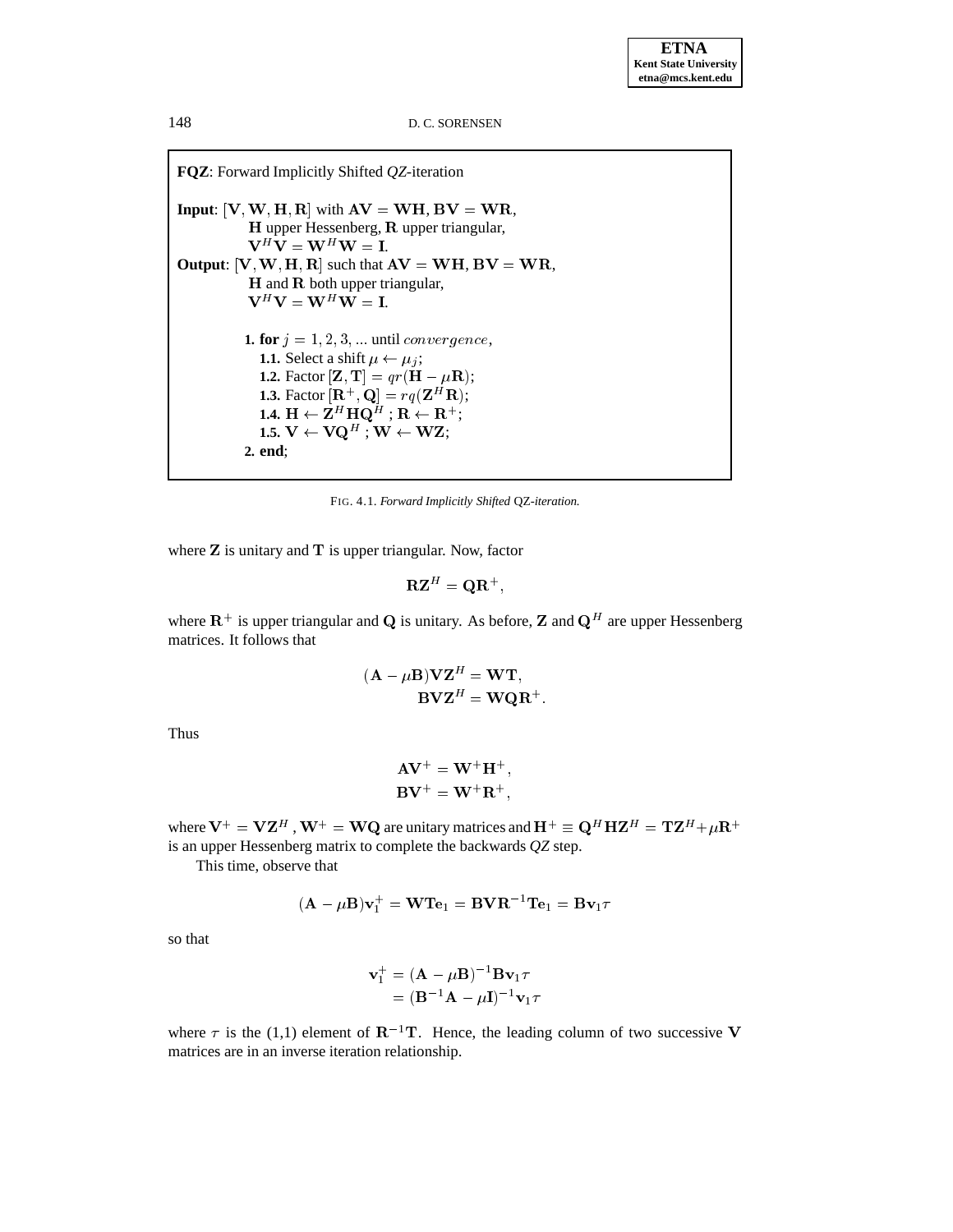**BQZ**: Backward Implicitly Shifted *QZ*-iteration **Input**:  $[V, W, H, R]$  with  $AV = WH, BV = WR$ , H upper Hessenberg, R upper triangular,  $\label{eq:V_HV} \mathbf{V}^H\mathbf{V} = \mathbf{W}^H\mathbf{W} = \mathbf{I}.$ **Output:**  $[V, W, H, R]$  such that  $AV = WH, BV = WR$ , H and R both upper triangular,  $V^H V = W^H W = I.$ **1. for**  $j = 1, 2, 3, \ldots$  until *convergence*, **1.1.** Select a shift  $\mu \leftarrow \mu_j$ ; **1.2.** Factor  $[\mathbf{T}, \mathbf{Z}] = rq(\mathbf{H} - \mu \mathbf{R});$ **1.3.** Factor  $[\mathbf{Q}, \mathbf{R}^+] = qr(\mathbf{R}\mathbf{Z}^H);$ 1.4.  $\mathbf{H} \leftarrow \mathbf{Q}^H \mathbf{H} \mathbf{Z}^H; \, \mathbf{R} \leftarrow \mathbf{R}^+;$ 1.5.  $\mathrm{V} \leftarrow \mathrm{VZ}^H$  ;  $\mathrm{W} \leftarrow \mathrm{WQ};$ **2. end**;

FIG. 4.2. *Backward Implicitly Shifted* QZ*-iteration.*

**5. Truncated Forward and Backward** *QZ***-Iterations.** With these versions of the *QZ* iteration, one can develop generalizations of truncated *QR* and *RQ* iterations for the generalized Arnoldi process. The truncated forward iteration will correspond to implicit restarting (truncated *QR*) developed in [20] while the truncated backward iteration will correspond to the truncated *RQ* iteration developed in [21]. These can be recovered from the methods developed here when  $B = I$ .

Assume now that there is a partial  $k$ -step reduction to condensed form

(5.1) 
$$
\mathbf{A}\mathbf{V}_k = \mathbf{W}_k \mathbf{H}_k + \mathbf{f}_k \mathbf{e}_k^T,
$$

$$
\mathbf{B}\mathbf{V}_k = \mathbf{W}_k \mathbf{R}_k,
$$

as in (3.1).

# **Truncated FQZ:**

Select a shift  $\mu$  and apply one forward QZ step to the projected pair  $(\mathbf{H}_k, \mathbf{R}_k)$  to obtain  $k \times k$  unitary upper Hessenberg matrices  $\mathbf{Q}_k^H$  and  $\mathbf{Z}_k$  and an upper triangular matrix  $\mathbf{T}_k$  such that  $H_k - \mu R_k = Z_k T_k$ . Completion of the *FQZ* step will give

$$
\begin{array}{l} \mathbf{H}_k \mathbf{Q}_k^H = \mathbf{Z}_k \mathbf{H}_k^+ \\ \mathbf{R}_k \mathbf{Q}_k^H = \mathbf{Z}_k \mathbf{R}_k^+, \end{array}
$$

where  $\mathbf{H}_k^+$  and  $\mathbf{R}_k^+$  are order k upper Hessenberg and triangular matrices respectively. Then

$$
(\mathbf{A} - \mu \mathbf{B}) \mathbf{V}_k = \mathbf{W}_k \mathbf{Z}_k \mathbf{T}_k + \mathbf{f}_k \mathbf{e}_k^T
$$

and just as in the full iteration, equating the first column of both sides implies that

$$
(\mathbf{A} - \mu \mathbf{B})\mathbf{v}_1 = \mathbf{W}_k \mathbf{Z}_k \mathbf{T}_k \mathbf{e}_1 = \mathbf{B} \mathbf{V}_k^+(\mathbf{R}_k^+)^{-1} \mathbf{T}_k \mathbf{e}_1 = \mathbf{B} \mathbf{v}_1^+ \tau.
$$

Thus,

$$
(\mathbf{B}^{-1}\mathbf{A} - \mu \mathbf{I})\mathbf{v}_1 = \mathbf{v}_1^+ \tau,
$$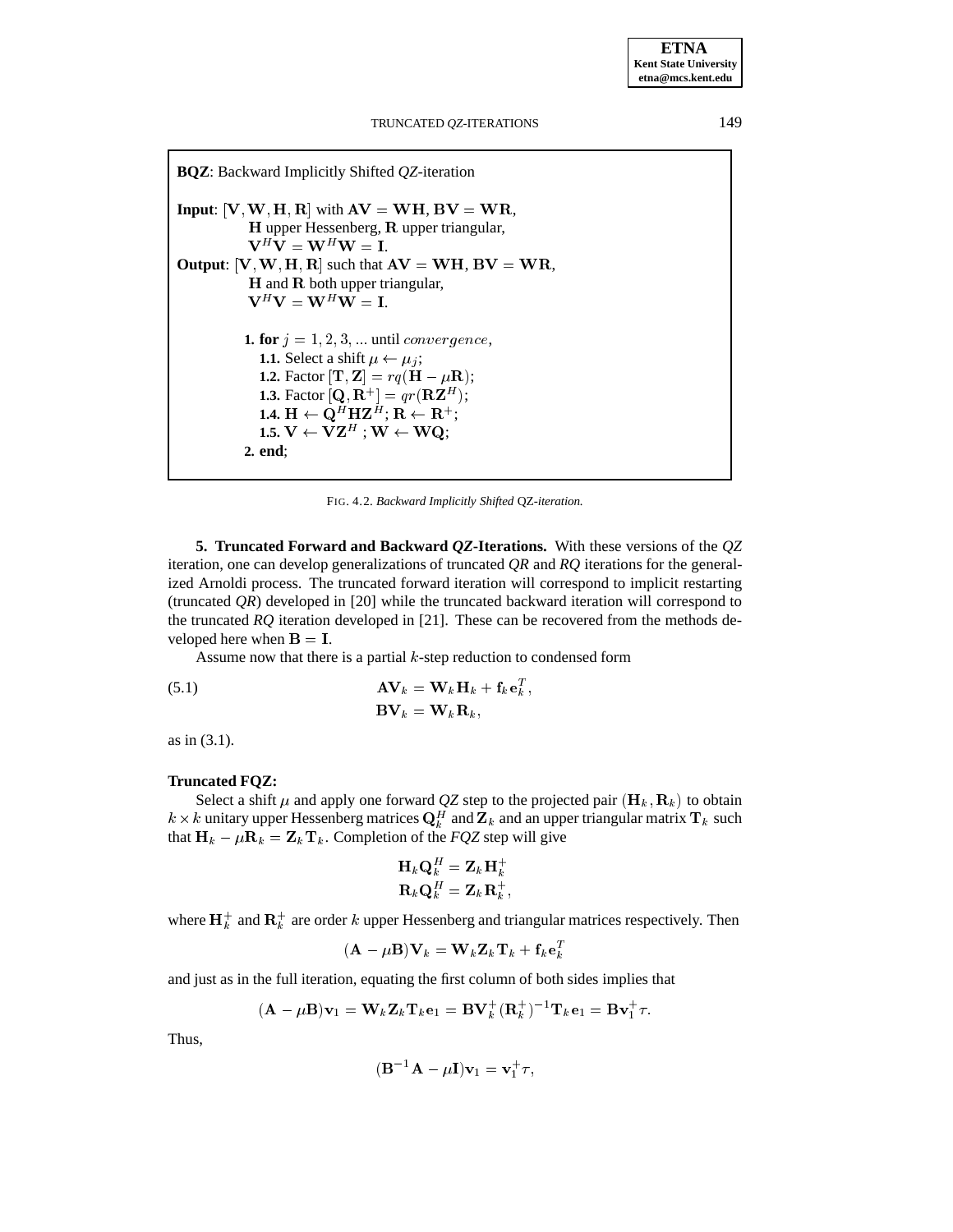where  $\tau$  is the (1,1) element of  $(\mathbf{R}_k^+)^{-1} \mathbf{T}_k$ . Now,

(5.2) 
$$
\mathbf{A} \mathbf{V}_{k}^{+} = \mathbf{W}_{k}^{+} \mathbf{H}_{k}^{+} + \mathbf{f}_{k} \mathbf{e}_{k}^{T} \mathbf{Q}_{k}^{H}
$$

$$
\mathbf{B} \mathbf{V}_{k}^{+} = \mathbf{W}_{k}^{+} \mathbf{R}_{k}^{+}
$$

and since  $\mathbf{Q}_k^H$  is upper an Hessenberg matrix, it follows that the last row of  $\mathbf{Q}_k^H$  has the form  $e_k^T Q_k^H = [\sigma e_{k-1}^T, \gamma]$ . Hence, the leading  $k-1$  columns on both sides of (5.3) remain in a generalized Arnoldi relation

$$
\mathbf{A} \mathbf{V}_{k-1}^+ = \mathbf{W}_{k-1}^+ \mathbf{H}_{k-1}^+ + \hat{\mathbf{f}}_{k-1} \mathbf{e}_{k-1}^T
$$
  

$$
\mathbf{B} \mathbf{V}_{k-1}^+ = \mathbf{W}_{k-1}^+ \mathbf{R}_{k-1}^+
$$

where  $\mathbf{f}_{k-1} = \mathbf{W}_k^+ \mathbf{e}_k \beta + \mathbf{f}_k \sigma$ . Now, one additional generalized Arnoldi step may be performed to return this to an implicitly restarted  $k$ -step reduction.

Just as with the IRA iteration, this idea may be cast in the form of repeating the following steps: (1) Extend to a  $k + p$  step factorization, (2) Apply p shifts with *FQZ* sweeps, (3) Truncate the last p-colums to return to a  $k$  step factorization. This will define a generalized implicitly restarted Arnoldi method.

# **Truncated BQZ:**

To truncate the backwards *QZ* iteration, it will be necessary to derive relationships existing in column  $k + 1$  on both sides of (2.2). The required theory for the standard problem has been derived in [21] and this will generalize in a straightforward way to obtain a corresponding truncated backwards *QZ* equation. However, the details for completing a backward *QZ* sweep once this equation has been solved are a bit more intricate than in the *TRQ* iteration.

Following the development of the *TRQ* iteration, given a shift  $\mu$  and the partial k-step reduction, the truncated *BQZ* is initiated by constructing vectors v and w of unit length that are orthogonal to the columns of  $V_k$  and  $W_k$  respectively, with  $(A - \mu B)v \in Range([W_k, w])$ . Then, a relation of the form

(5.3) 
$$
(\mathbf{A} - \mu \mathbf{B})[\mathbf{V}_k, \mathbf{v}] = [\mathbf{W}_k, \mathbf{w}] \begin{bmatrix} \mathbf{H}_k - \mu \mathbf{R}_k & \mathbf{h} \\ \beta \mathbf{e}_k^T & \alpha \end{bmatrix}.
$$

is obtained to initiate a truncated *BQZ* step. To develop this further, assume for the moment that v, w, h and  $\alpha$  have been constructed to satisfy these relations. Let us postpone the construction of these quantities and first show how to complete the truncated *BQZ* step assuming that  $(\mathbf{A} - \mu \mathbf{B})\mathbf{v} = \mathbf{W}_k \mathbf{h} + \mathbf{w}\alpha$ . At this point, it is important to realize that the bordered Hessenberg matrix in (5.3) is precisely the leading principal submatrix that would appear if the full matrix  $H - \mu R$  were partially factored into an *RQ* factorization from right to left using Givens' transformations up to the  $k + 1$  st column. The subsequent computations amount to arranging the remaining relations in the  $W$  and  $R$  matrices that would be in place had the first  $n - k$  steps of a *BQZ* sweep been done. The idea is to anticipate this configuration and then complete the sweep in the leading  $k$  columns without ever computing the remaining  $n - k$  columns of the *BQZ* relations.

At this point, the relationships for B must be brought up to date. Equations must be derived that will keep B in a triangular relation with the two basis sets. We first construct a vector  $w^+$  such that

$$
\mathbf{B}\mathbf{v} = \mathbf{W}_k \mathbf{r} + \mathbf{w}^+ \rho \text{ with } \mathbf{W}_k^H \mathbf{w}^+ = 0
$$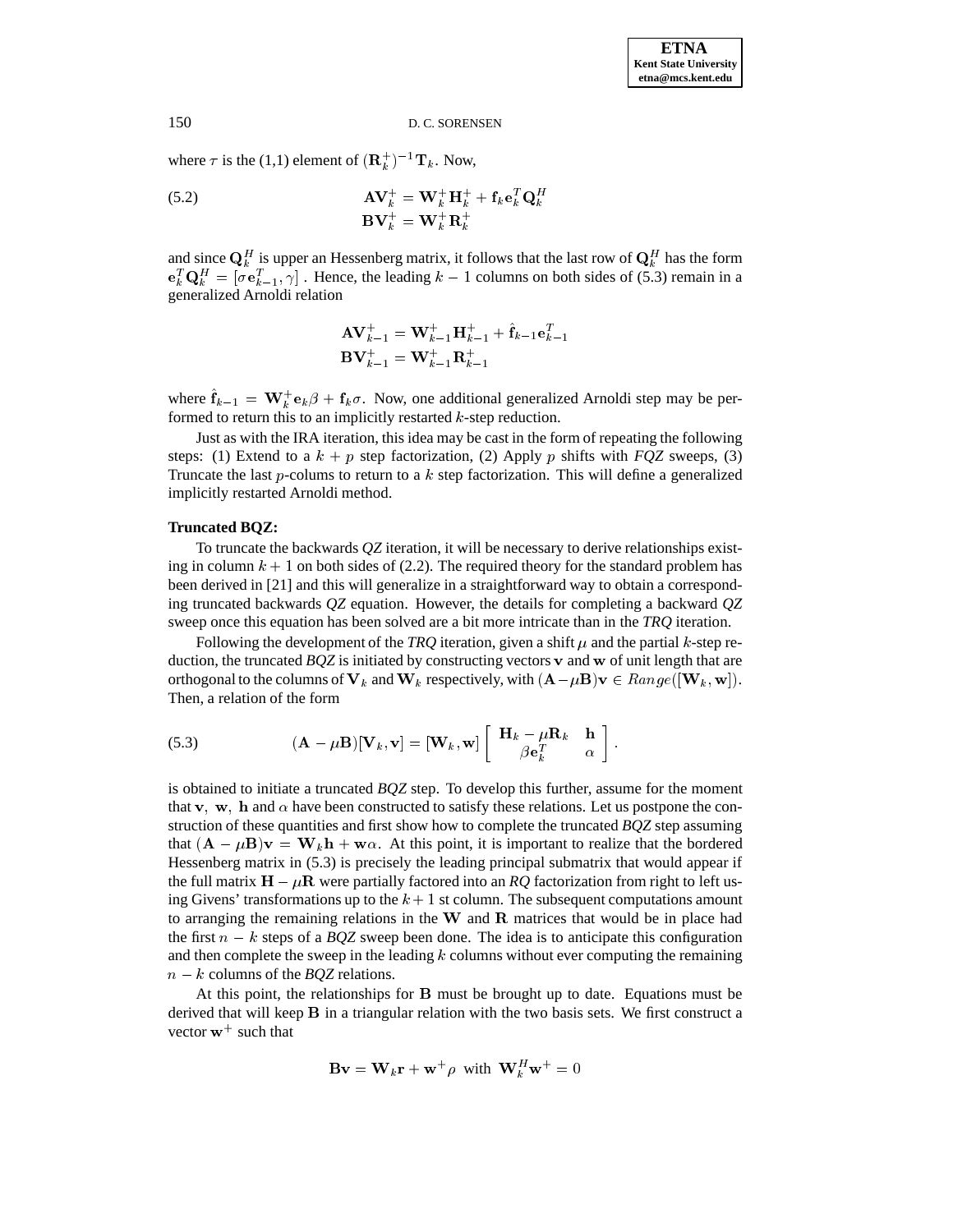**ETNA Kent State University etna@mcs.kent.edu**

#### TRUNCATED *QZ*-ITERATIONS 151

using classical Gram-Schmidt with the orthogonality correction scheme proposed in [3] Once this is done, we have

(5.4) 
$$
\mathbf{B}[\mathbf{V}_k, \mathbf{v}] = [\mathbf{W}_k, \mathbf{w}^+] \left[ \begin{array}{cc} \mathbf{R}_k & \mathbf{r} \\ 0 & \rho \end{array} \right].
$$

From Equations (5.3) and (5.4) we may derive

$$
\mathbf{A}[\mathbf{V}_k, \mathbf{v}] = [\mathbf{W}_k, \mathbf{w}] \begin{bmatrix} \mathbf{H}_k - \mu \mathbf{R}_k & \mathbf{h} \\ \beta \mathbf{e}_k^T & \alpha \end{bmatrix} + [\mathbf{W}_k, \mathbf{w}^+] \begin{bmatrix} \mu \mathbf{R}_k & \mathbf{r}\mu \\ 0 & \rho\mu \end{bmatrix}
$$
  
=  $[\mathbf{W}_k, \mathbf{w}^+] \begin{bmatrix} \mathbf{H}_k & \mathbf{h} + \mathbf{r}\mu \\ \beta \theta \mathbf{e}_k^T & \alpha \theta + \rho\mu \end{bmatrix} + \mathbf{z}[\beta \mathbf{e}_k^T, \alpha],$ 

where w has been written as  $w = w^+ \theta + z$  with  $z^H w^+ = 0$ .

At this point, in the full factorization, the leading principal  $(k + 1) \times (k + 1)$  submatrices of the  $H - \mu R$  and R matrices are of the form

(5.5) 
$$
\hat{\mathbf{H}}_{k+1} - \mu \hat{\mathbf{R}}_{k+1} = \begin{bmatrix} \mathbf{H}_k - \mu \mathbf{R}_k & \mathbf{h} \\ \beta \theta \mathbf{e}_k^T & \alpha \theta \end{bmatrix}
$$

and

$$
\hat{\mathbf{R}}_{k+1} = \left[ \begin{array}{cc} \mathbf{R}_k & \mathbf{r} \\ 0 & \rho \end{array} \right].
$$

To complete the *BQZ* step, factor

$$
\hat{\mathbf{H}}_{k+1} - \mu \hat{\mathbf{R}}_{k+1} = \mathbf{T}_{k+1} \mathbf{Z}_{k+1}
$$

where  $T_{k+1}$  is an upper triangular and  $Z_{k+1}$  is a unitary matrix. Now, factor

$$
\mathbf{Q}_{k+1}\mathbf{R}_{k+1}^{+}=\hat{\mathbf{R}}_{k+1}\mathbf{Z}_{k+1}^{H},
$$

where  $\mathbf{Q}_{k+1}$  is a unitary and  $\mathbf{R}_{k+1}^+$  is an upper triangular matrix. As before,  $\mathbf{Z}_{k+1}$  and  $\mathbf{Q}_{k+1}^H$ are both upper Hessenberg matrices.

From Equations (5.5) and (5.6), we observe that  $(\beta e_k^T, \alpha) \mathbf{Z}_{k+1}^H = (0, \tilde{\alpha})$  where  $\tilde{\alpha}\theta$  is the  $(k + 1, k + 1)$  element of  $\mathbf{T}_{k+1}$ .

It follows that

$$
(\mathbf{A} - \mu \mathbf{B})[\mathbf{V}_k, \mathbf{v}] \mathbf{Z}_{k+1}^H = [\mathbf{W}_k, \mathbf{w}^+] \mathbf{T}_{k+1} + \mathbf{z}(0, \tilde{\alpha})
$$

$$
\mathbf{B}[\mathbf{V}_k, \mathbf{v}] \mathbf{Z}_{k+1}^H = [\mathbf{W}_k, \mathbf{w}^+] \mathbf{Q}_{k+1} \mathbf{R}_{k+1}^+,
$$

and then

(5.7) 
$$
(\mathbf{A} - \mu \mathbf{B})[\mathbf{V}_k, \mathbf{v}] \mathbf{Z}_{k+1}^H = [\mathbf{W}_k, \mathbf{w}^+] \mathbf{Q}_{k+1} \mathbf{Q}_{k+1}^H \mathbf{T}_{k+1} + \mathbf{z}(0, \tilde{\alpha})
$$

$$
\mathbf{B}[\mathbf{V}_k, \mathbf{v}] \mathbf{Z}_{k+1}^H = [\mathbf{W}_k, \mathbf{w}^+] \mathbf{Q}_{k+1} \mathbf{R}_{k+1}^+.
$$

As in the full case, the relations

$$
\mathbf{Q}_{k+1}^H\mathbf{T}_{k+1} + \mu \mathbf{R}_{k+1}^+ = \mathbf{Q}_{k+1}^H\hat{\mathbf{H}}_{k+1}\mathbf{Z}_{k+1}^H
$$

hold and imply that  $\mathbf{H}_{k+1}^+ \equiv \mathbf{Q}_{k+1}^H \mathbf{H}_{k+1} \mathbf{Z}_{k+1}^H$  is an upper Hessenberg matrix. Therefore, deleting the  $k + 1$ -st column on both sides of (5.7) will give

$$
\begin{array}{l} \mathbf{A}\mathbf{V}_{k}^{+}=\mathbf{W}_{k}^{+}\mathbf{H}_{k}^{+}+\mathbf{f}_{k}^{+}\mathbf{e}_{k}^{T},\\ \mathbf{B}\mathbf{V}_{k}^{+}=\mathbf{W}_{k}^{+}\mathbf{R}_{k}^{+}, \end{array}
$$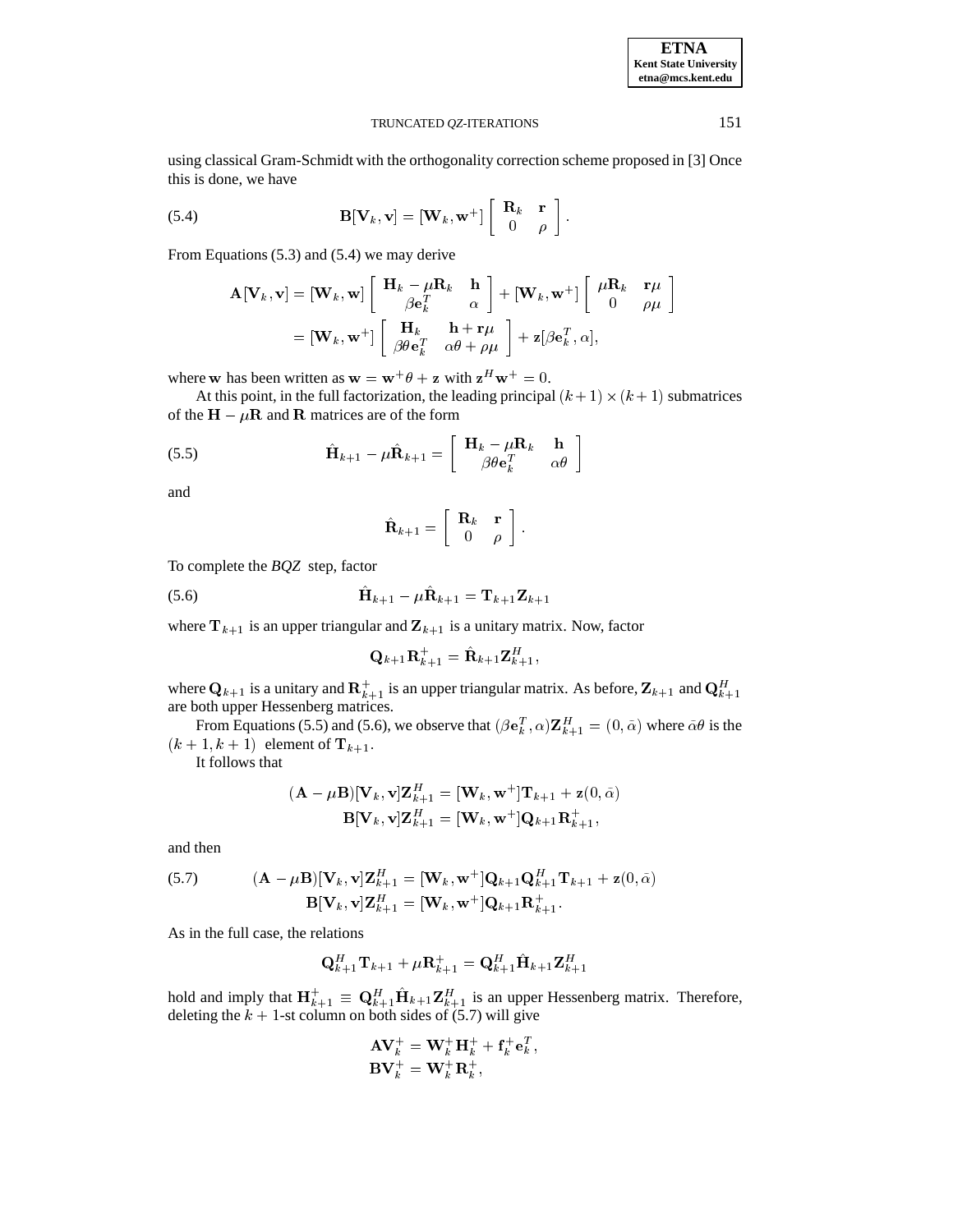where  $V_k^+$  is the matrix consisting of the leading k columns of  $[V_k, v]Z_{k+1}^H$  and  $W_k^+$  is the matrix consisting of the leading k columns of  $[\mathbf{W}_k, \mathbf{w}^+] \mathbf{Q}_{k+1}$ . The matrices  $\mathbf{R}_k^+$  and  $\mathbf{H}_k^+$ are the leading principal order k submatrices of  $\mathbf{R}_{k+1}^+$  and  $\mathbf{H}_{k+1}^+$ , and  $\mathbf{f}_k^+$  is the last column of  $[\mathbf{W}_k, \mathbf{w}^+] \mathbf{Q}_{k+1}$  scaled by the  $(k+1, k)$  element of  $\mathbf{H}_{k+1}^+$ .

This time, observe that Equation (5.7) implies that

$$
(\mathbf{A} - \mu \mathbf{B})\mathbf{v}_1^+ = \mathbf{W}_k \mathbf{T}_k \mathbf{e}_1 = \mathbf{B} \mathbf{V}_k \mathbf{R}_k^{-1} \mathbf{T}_k \mathbf{e}_1
$$

so that

$$
\mathbf{v}_{1}^{+} = (\mathbf{A} - \mu \mathbf{B})^{-1} \mathbf{B} \mathbf{v}_{1} \tau
$$

$$
= (\mathbf{B}^{-1} \mathbf{A} - \mu \mathbf{I})^{-1} \mathbf{v}_{1} \tau
$$

where  $\tau$  is the (1,1) element of  $\mathbf{R}_k^{-1} \mathbf{T}_k$ . Hence, just as in the full case, the leading columns of two succesive V matrices are in an inverse iteration relationship.

Now that the truncated *BQZ* step is understood, it is time to develop the truncated *BQZ* equation needed to construct v, h and  $\alpha$  in equation (5.3), so that

$$
(\mathbf{A} - \mu \mathbf{B})\mathbf{v} = \mathbf{W}_k \mathbf{h} + \mathbf{w}\alpha
$$

with  $\mathbf{w} = \mathbf{f}_k / ||\mathbf{f}_k||$ ,  $\mathbf{v}^H \mathbf{V}_k = 0$  and  $||\mathbf{v}|| = 1$ . Existence and uniqueness for the case  $B = I$  was developed in [21] and easily generalizes to this setting. Of the various possibilities developed there, the following seems most appropriated in this setting: First, compute a solution  $\hat{v}$  to the equation

$$
(5.8) \qquad \qquad (\mathbf{A} - \mu \mathbf{B})\hat{\mathbf{v}} = \mathbf{W}_k \mathbf{t} + \mathbf{f}_k \eta
$$

where  $(\mathbf{t}^H, \eta)^H$  is an arbitrary  $k+1$  vector. Then set

$$
\mathbf{v} = (\mathbf{I} - \mathbf{V}_k \mathbf{V}_k^H) \hat{\mathbf{v}} \tau
$$

where  $\tau = 1/\| (\mathbf{I} - \mathbf{V}_k\mathbf{V}_k^H) \hat{\mathbf{v}} \|$ . Now put

(5.10) 
$$
\mathbf{h} = \mathbf{W}_k^H (\mathbf{A} - \mu \mathbf{B}) \mathbf{v} \text{ and } \alpha = \mathbf{w}^H (\mathbf{A} - \mu \mathbf{B}) \mathbf{v}.
$$

The following lemma indicates why this will work.

LEMMA 5.1. Assume  $\mathbf{A} - \mu \mathbf{B}$  *is nonsingular and that there is a partial reduction of*  $(\mathbf{A}, \mathbf{B})$  *to condensed form as in* (5.1). If  $\mathbf{H}_k - \mu \mathbf{R}_k$  *is nonsingular, put* 

$$
\mathbf{t} = (\mathbf{H}_k - \mu \mathbf{R}_k) \mathbf{s}
$$

*and choose*  $\eta \neq e_k^T s$ , where s is any k-vector. Otherwise, let  $t \neq 0$  be a left null vector so *that*

$$
0 = \mathbf{t}^H (\mathbf{H}_k - \mu \mathbf{R}_k)
$$

and choose  $\eta$  to be arbitrary. Let  $\hat{\bf v}$  be the unique solution to (5.8). Then  $0\neq ({\bf I}-{\bf V}_k{\bf V}_k^H)\hat{\bf v}$ , *so the vector* v *can be constructed by projection and normalized as in (5.9). Moreover,*

$$
(\mathbf{A} - \mu \mathbf{B})\mathbf{v} = \mathbf{W}_k \mathbf{h} + \mathbf{w}\alpha,
$$

*i.e.*  $(\mathbf{A} - \mu \mathbf{B})\mathbf{v} \in Range([\mathbf{W}_k, \mathbf{w}]).$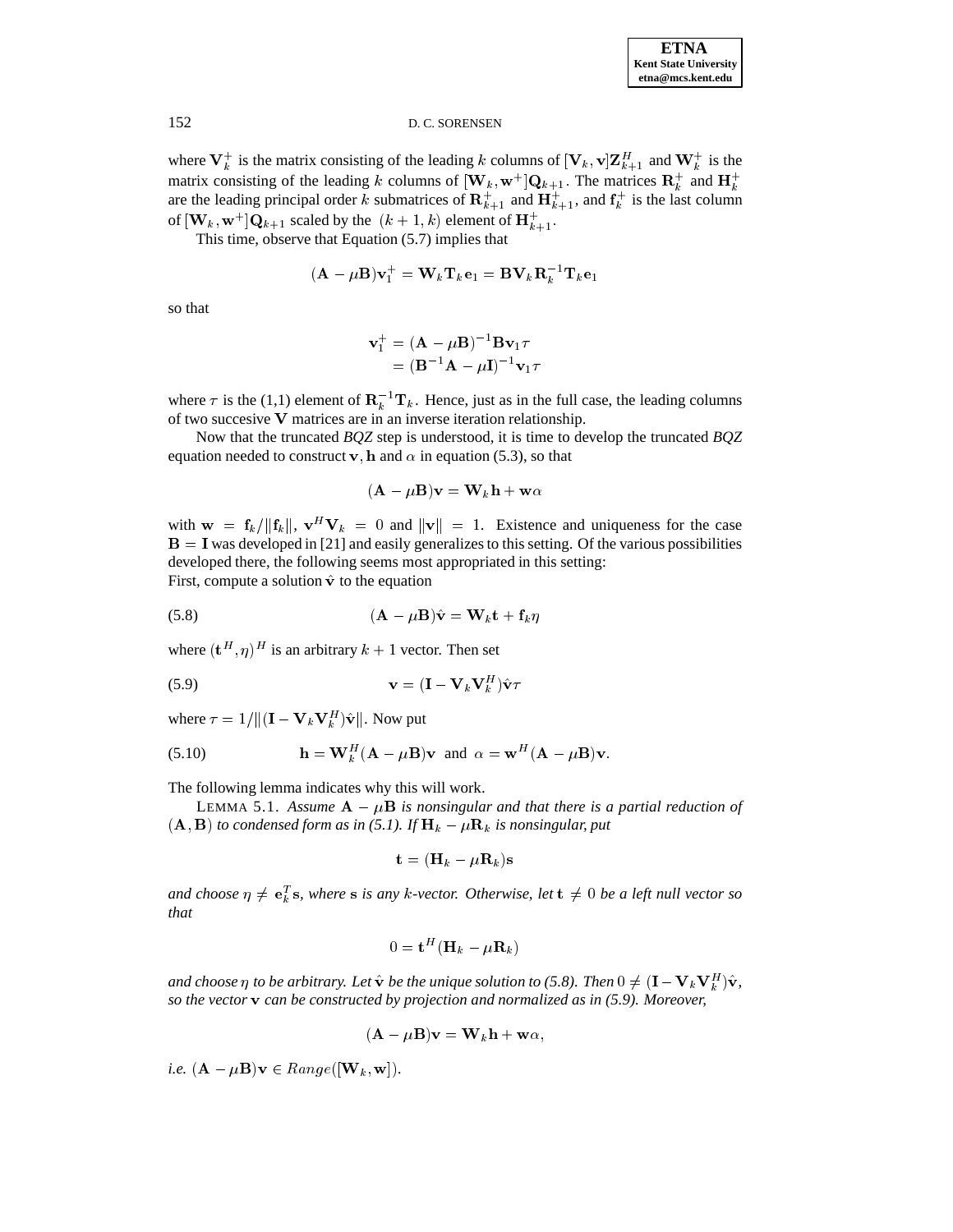*Proof.* Suppose t,  $\eta$ , and  $\hat{v}$  are constructed as prescribed in the hypothesis. If  $0 =$  $(\mathbf{I} - \mathbf{V}_k \mathbf{V}_k^H) \hat{\mathbf{v}}$ , then  $\hat{\mathbf{v}} = \mathbf{V}_k \mathbf{y}$  must hold for some nonzero k-vector y. Now, this would imply

$$
(\mathbf{A} - \mu \mathbf{B})\hat{\mathbf{v}} = (\mathbf{A} - \mu \mathbf{B})\mathbf{V}_k \mathbf{y}
$$
  
=  $\mathbf{W}_k (\mathbf{H}_k - \mu \mathbf{R}_k) \mathbf{y} + \mathbf{f}_k \mathbf{e}_k^T \mathbf{y}.$ 

Substituting this on the left side of (5.8) and using orthogonality gives

(5.11) 
$$
(\mathbf{H}_k - \mu \mathbf{R}_k) \mathbf{y} = \mathbf{t} \text{ and } \mathbf{e}_k^T \mathbf{y} = \eta.
$$

 $\Box$ 

If  $H_k - \mu R_k$  is nonsingular, then  $y = s$  and (5.11) would contradict the choice of  $\eta$ . Otherwise, the choice of t as a null vector would lead to the following contradiction:

$$
0 = \mathbf{t}^H (\mathbf{H}_k - \mu \mathbf{R}_k) \mathbf{y} = \mathbf{t}^H \mathbf{t} \neq 0.
$$

This shows  $0 \neq (I - V_k V_k^H) \hat{v}$ , so that v can be constructed by projection and normalized as in (5.9). It remains to show  $(A - \mu B)v \in Range([W_k, w])$ . However, this follows easily from the relations

(5.12) 
$$
(\mathbf{A} - \mu \mathbf{B})\mathbf{v} = (\mathbf{A} - \mu \mathbf{B})\hat{\mathbf{v}} - (\mathbf{A} - \mu \mathbf{B})\mathbf{V}_k \mathbf{V}_k^H \hat{\mathbf{v}} = \mathbf{W}_k \mathbf{t} + \mathbf{f}_k \eta - [\mathbf{W}_k (\mathbf{H}_k - \mu \mathbf{R}_k) + \mathbf{f}_k \mathbf{e}_k^T] \mathbf{V}_k^H \hat{\mathbf{v}}.
$$

This completes the proof.

Since  $(A - \mu B)$  is nonsingular and  $[W_k, w]$  is a unitary matrix, v,h and  $\alpha$  are uniquely determined once t and  $\eta$  have been specified. This justifies using (5.8) and (5.9) to compute them. However, it is remarkable that v,h and  $\alpha$  are unique, regardless of the choice of t and  $\eta$  as long as  $0 \neq (\mathbf{I} - \mathbf{V}_k \mathbf{V}_k^H) \hat{\mathbf{v}}$ . This result is a fairly straightforward modification of the results in Section 2 of [21].

Typically,  $\mathbf{t} = \mathbf{e}_k$  is chosen because this corresponds to the standard Arnoldi process for  $B = I$ , but many other interesting choices are possible. **Remark:** We may choose to cast (5.8) in the form

(5.13) 
$$
(\mathbf{I} - \mathbf{X}\mathbf{X}^{H})(\mathbf{A} - \mu \mathbf{B})(\mathbf{I} - \mathbf{Z}\mathbf{Z}^{H})\hat{\mathbf{v}} = \mathbf{W}_{k}\mathbf{t} + \mathbf{f}_{k}\eta,
$$

where  $X \equiv W_k Y$  and  $Z \equiv V_k S$  with  $Y^H Y = S^H S = I_i$ . Here Y and S may be of dimension  $k \times j$  for any  $j = 1, 2, \dots, k$ . Once  $\hat{\mathbf{v}}$  is determined, (5.13) may be rearranged to obtain a relation of the form

$$
(\mathbf{A} - \mu \mathbf{B})\hat{\mathbf{v}} = \mathbf{W}_k \hat{\mathbf{t}} + \mathbf{f}_k \hat{\eta},
$$

since

$$
(\mathbf{XX}^H)(\mathbf{A} - \mu \mathbf{B})(\mathbf{I} - \mathbf{ZZ}^H)\hat{\mathbf{v}} \in Range(\mathbf{W}_k) \text{ and } (\mathbf{A} - \mu \mathbf{B})(\mathbf{ZZ}^H)\hat{\mathbf{v}} \in Range([\mathbf{W}_k, \mathbf{w}]).
$$

Observe that there is no need to actually compute  $\hat{t}$  and  $\hat{\eta}$ . One may simply project and normalize as in (5.9) to get v and then obtain h and  $\alpha$  as in (5.10).

This remark may have computational significance in case we choose to compute  $\hat{v}$  with an iterative method. In particular, if  $\mu$  is a nearly converged Ritz value, then it may be a good idea to take  $\mathbf{X} = \mathbf{W}_k \mathbf{y}$  where  $\mathbf{y}^H (\mathbf{H}_k - \mu \mathbf{R}_k) = 0$ , and  $\mathbf{Z} = \mathbf{V}_k \mathbf{s}$  where  $(\mathbf{H}_k - \mu \mathbf{R}_k) \mathbf{s} = 0$ . This choice would tend to project out the near singularity of  $(A - \mu B)$  as suggested in [18] along the directions of the converging eigenvectors. Another possibility is to take  $X = W_k$ and  $\mathbf{Z} = \mathbf{V}_k$  as suggested in [21] to project out all of the current subspace. The latter choice is computationally more expensive (per iteration in the linear solve) but may have other advantages in the presence of clustered eigenvalues.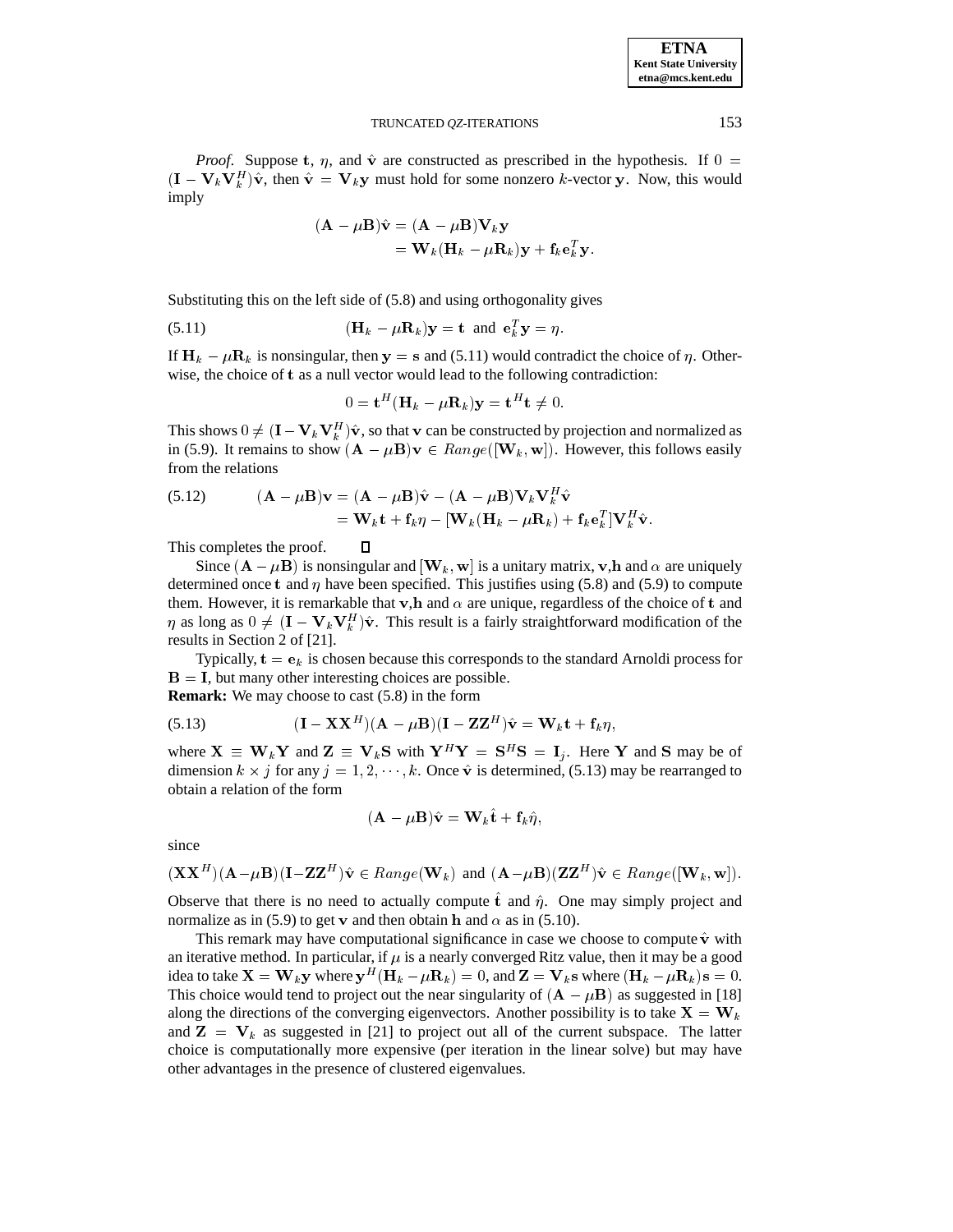

FIG. 5.1. *Truncated Backward* QZ*-iteration*

**6. Inexact Arnoldi Processes.** In the previous two sections, algorithms have been developed to generalize the Arnoldi process and to derive truncated forms of the forward and backward *QZ* iterations. Unfortunately, these algorithms require the accurate solution of linear systems. However, the accuracy requirement for computing the direction <sup>v</sup> through Steps (3.3)-(3.4) may be relaxed. A projection algorithm is still obtained but the Krylov property will be lost.

To relax the exact solution requirement indicated at Step(3.3), simply replace the computation of y from  $\mathbf{By} = \mathbf{w}$  with  $\mathbf{y} = itsol(\mathbf{B}, \mathbf{M}, \mathbf{w})$  where M represents a preconditioner for B and *itsol* represents a few steps of a preconditioned iterative method for the solution of the linear system  $\mathbf{By} = \mathbf{w}$ . Formally, there is no accuracy requirement here and as little as one step of the iterative method may be specified. However, the rank-one nature of the residual  $\mathbf{F}_k$  will be lost along with the Hessenberg form for  $\mathbf{H}_k$  when this accuracy is relaxed.

Of course, there are algorithmic consequences of relaxing the accuracy requirements.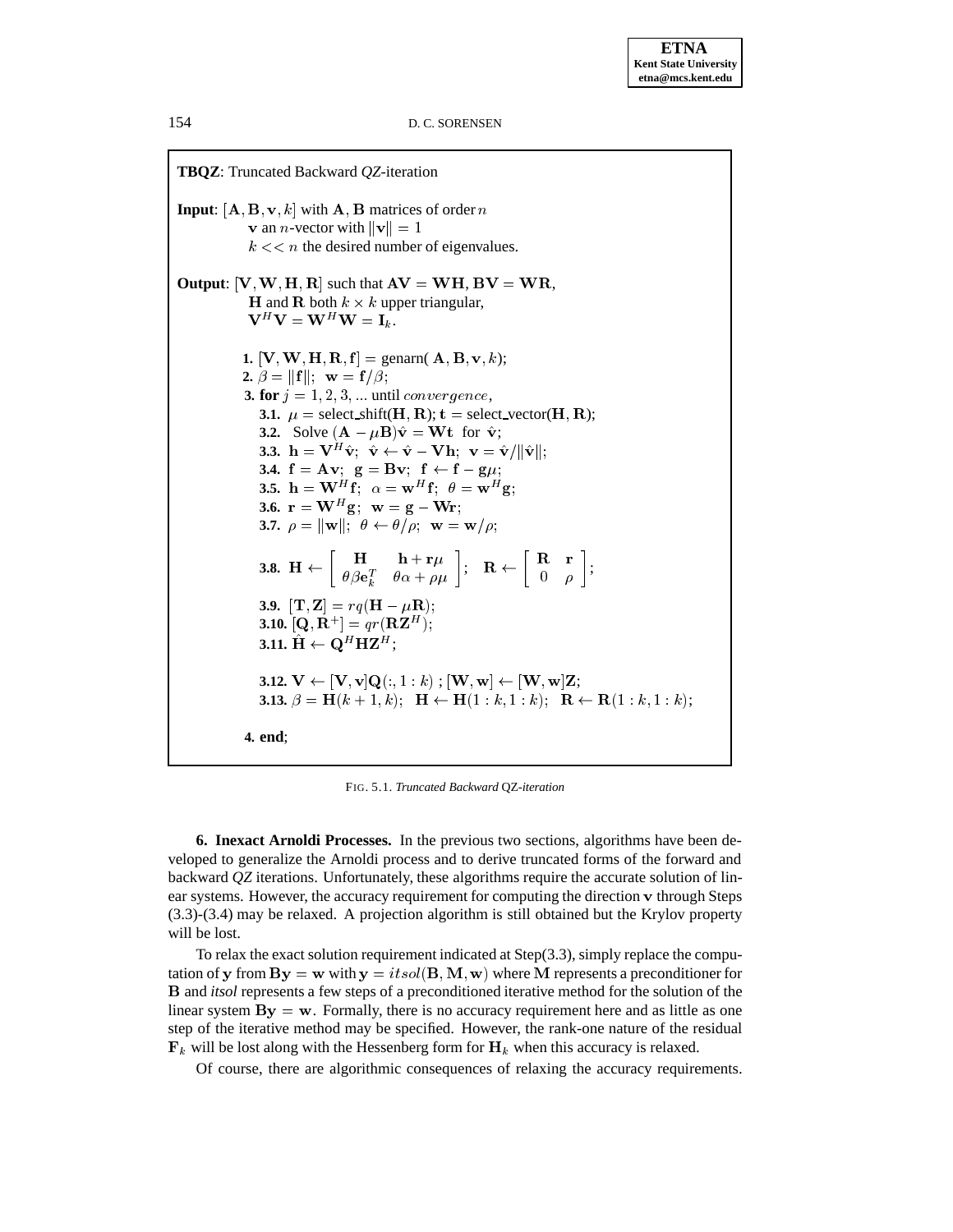**INXARN:** Inexact Arnoldi Process **Input**:  $(A, B, v, k)$  such that  $||v|| = 1$ . **Output:**  $(\mathbf{V}_k, \mathbf{H}_k, \mathbf{R}_k, \mathbf{F}_k)$  such that  $A\mathbf{V}_k = \mathbf{W}_k\mathbf{H}_k + \mathbf{F}_k$ ,  $\mathbf{V}_k^T\mathbf{V}_k = \mathbf{I}_k$ ,  $\mathbf{BV}_k = \mathbf{W}_k \mathbf{R}_k, \ \mathbf{W}_k^T \mathbf{W}_k = \mathbf{I}_k, \mathbf{W}_k^T \mathbf{F}_k = 0$ with  $H_k$  upper Hessenberg and  $R_k$  upper triangular. **1.**  $\mathbf{V}_1 \leftarrow (\mathbf{v}); \mathbf{w} = \mathbf{B}\mathbf{v}; \rho = ||\mathbf{w}||; \mathbf{R}_1 = (\rho); \mathbf{W}_1 = (\mathbf{w}/\rho);$  $\mathbf{2.} \ \mathbf{y} \leftarrow \mathbf{A} \mathbf{v}; \ \mathbf{H}_1 \leftarrow (\mathbf{W}_1^T \mathbf{w}); \ \mathbf{f}_1 \leftarrow \mathbf{y} - \mathbf{W}_1 \mathbf{H}_1; \ \mathbf{F}_1 = (\mathbf{f}_1);$ **3. for**  $j = 1, 2, 3, ..., k - 1$ **3.1.**  $\gamma \leftarrow ||\mathbf{f}_j||; \mathbf{w} \leftarrow \mathbf{f}_j/\gamma;$ **3.2.**  $\hat{\mathbf{v}} = itsol(\mathbf{B}, \mathbf{M}, \mathbf{w});$ **3.3.**  $\mathbf{z} \leftarrow \mathbf{V}_j^T \hat{\mathbf{v}}; \ \hat{\mathbf{v}} \leftarrow \hat{\mathbf{v}} - \mathbf{V}_j \mathbf{z};$ **3.4.**  $\mathbf{v} \leftarrow \hat{\mathbf{v}}^{\prime}/\|\hat{\mathbf{v}}\|;$  ${\bf 3.5.} \text{ }\hat{\bf w}\leftarrow\bf{Bv}; \text{ }r\leftarrow\textbf{W}_j^T\hat{\bf w}; \text{ }\hat{\bf w}\leftarrow\hat{\bf w}-\textbf{W}_j\textbf{r}; \text{ }\rho\leftarrow \|\hat{\bf w}\|;$ **3.6.**  $\mathbf{w} \leftarrow \hat{\mathbf{w}}/\rho; \ \mathbf{W}_{j+1} \leftarrow (\mathbf{W}_{j}, \mathbf{w}); \ \mathbf{R}_{j+1} \leftarrow \begin{pmatrix} \mathbf{R}_{j} & \mathbf{I} \\ 0 & \mathbf{I} \end{pmatrix};$  $\left(\begin{array}{cc} \hat{\mathbf{R}}_i & \mathbf{r} \end{array}\right)$  $\begin{pmatrix} \hat{\mathbf{R}}_j & \mathbf{r} \\ 0 & \rho \end{pmatrix};$  $\mathbf{3.7.} \ \mathbf{y} \leftarrow \mathbf{A} \ \mathbf{v}; \ \ \mathbf{h} \leftarrow \mathbf{W}_{j+1}^T \mathbf{y}; \ \ \mathbf{c}^T = \mathbf{w}^T \mathbf{F}_j;$  $\mathbf{3.8.} \ \mathbf{H}_{j} \leftarrow \left( \begin{array}{c} \mathbf{H}_{j} \ \mathbf{c}^{T} \end{array} \right); \ \mathbf{V}_{j+1} \leftarrow (\mathbf{V}_{j}, \mathbf{v});$ **3.9.**  $\mathbf{f}_{j+1} \leftarrow \mathbf{y} - \mathbf{W}_{j+1}\mathbf{h}; \mathbf{H}_{j+1} \leftarrow (\mathbf{H}_{j}, \mathbf{h}); \mathbf{F}_{j+1} \leftarrow [\mathbf{F}_{j} - \mathbf{wc}^T, \mathbf{f}_{j+1}];$ **4. end**

FIG. 6.1. *An Inexact Arnoldi Process.*

The relations (3.5) are no longer valid. Therefore, the relationship  $\mathbf{B}\mathbf{v} = \mathbf{W}_k \mathbf{r} + \mathbf{w}\rho$  must be forced explicitly once the direction v has been determined. The resulting algorithm *INXARN* is described in Fig. 6.1.

#### **Generating Directions and the Newton Step:**

Once the decision has been made to relax the Krylov property, a more general point of view may be taken. The sequence of vectors  $\{v_j\}$  may just as well be generated by some arbitrary process unrelated to the projections. Certainly, some relation to the shiftinvert equations is desirable and the remainder of this discussion will focus on properties of the generated sequence  $\{v_j\}$  required for rapid convergence. With this end in mind, let us consider an arbitrary sequence of generated vectors  $\{v_1, v_2, \ldots, v_j, \ldots\}$  and assume that these vectors are orthonormal in some convenient inner product.

Given this sequence, it is straightforward to obtain a derived sequence of orthogonal vectors  $\{w_i\}$  along with a sequence of projections that provide a partial reduction of the pair  $(A, B)$  to condensed form at each step:

$$
\mathbf{V}_{j} \leftarrow [\mathbf{V}_{j-1}, \mathbf{v}_{j}];
$$
  
\n
$$
\mathbf{BV}_{j} = \mathbf{W}_{j} \mathbf{R}_{j};
$$
  
\n
$$
\mathbf{AV}_{j} = \mathbf{W}_{j} \mathbf{H}_{j} + \mathbf{F}_{j};
$$

with  $W_j^T W_j = V_j^T V_j = I_j$ ,  $W_j^T F_j = 0$  as before through classical Gram Schmidt othogonalization.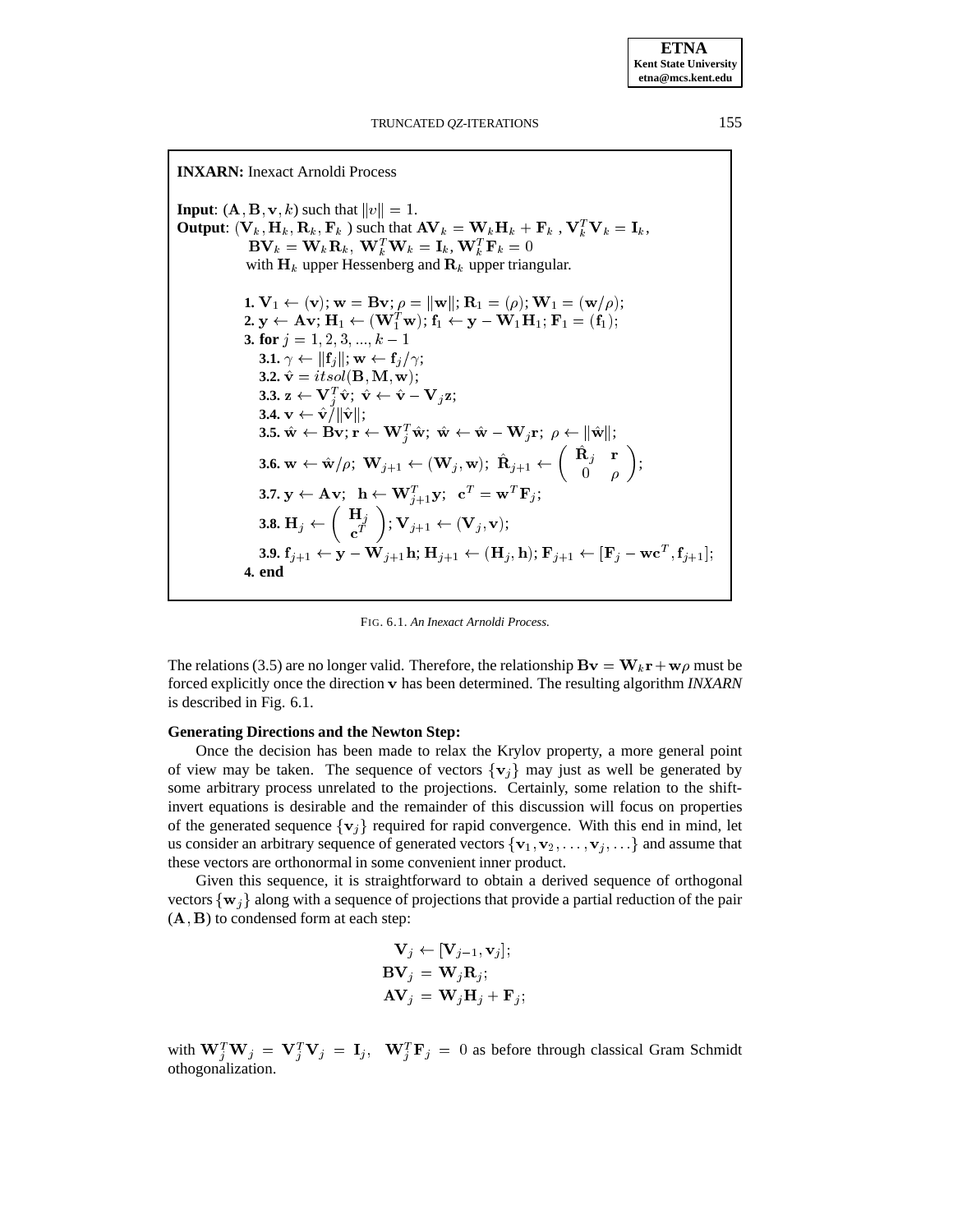How should the sequence  $\{v_j\}$  be generated to achieve or to accelerate convergence of the Ritz values (eigenvalues of  $(\mathbf{H}_i, \mathbf{R}_i)$ ) to selected eigenvalues of the pair  $(\mathbf{A}, \mathbf{B})$ ? Certainly, it would be helpful to develop a connection with Newton's method and then perhaps modify those choices to reduce computational cost while retaining reasonable convergence properties. To this end, suppose  $\mathbf{H}\mathbf{y} = \mathbf{R}\mathbf{y}\theta$  and  $\mathbf{x} = \mathbf{V}\mathbf{y}$  with  $\|\mathbf{x}\| = \|\mathbf{y}\| = 1$ . Let  $\lambda \in \sigma(A, B)$  be the closest eigenvalue to  $\theta$  and let q be the corresponding eigenvector normalized so that  $x^H q = 1$  (hence  $||q|| \ge 1$ ).

With these assumptions, let us represent

$$
\mathbf{q} = \mathbf{x} + \mathbf{z}, \ \ \lambda = \theta + \delta,
$$

with  $x^H z = 0$  and derive the standard second order approximation from the relation  $Aq =$  $\mathbf{Bq}\lambda$ . Substituting, combining and rearranging terms gives

(6.1) 
$$
(\mathbf{A} - \theta \mathbf{B})\mathbf{z} = -(\mathbf{A} - \theta \mathbf{B})\mathbf{x} + \mathbf{B}\mathbf{x}\delta + \mathbf{B}\mathbf{z}\delta
$$

At this point, several alternatives are available to approximate the correction vector z. Two possibilities shall be examined here. The first of these gives the correction developed in [18, 6]. Since  $x = Vy$ , it follows that

$$
-(\mathbf{A} - \theta \mathbf{B})\mathbf{x} + \mathbf{B}\mathbf{x}\delta = -\mathbf{W}(\mathbf{H} - \theta \mathbf{R})\mathbf{y} - \mathbf{F}\mathbf{y} + \mathbf{W}\mathbf{R}\mathbf{y}\delta
$$
  
=  $-\mathbf{F}\mathbf{y} + \mathbf{W}\mathbf{R}\mathbf{y}\delta$ .

Now, if both sides of equation (6.1) are multiplied on the left by  $I - WW^H$  the resulting equation is

(6.2) 
$$
(\mathbf{I} - \mathbf{W}\mathbf{W}^{H})(\mathbf{A} - \theta \mathbf{B})(\mathbf{I} - \mathbf{x}\mathbf{x}^{H})\mathbf{z} = -\mathbf{F}\mathbf{y} + (\mathbf{I} - \mathbf{W}\mathbf{W}^{H})\mathbf{B}\mathbf{z}\delta,
$$

since  $0 = \mathbf{W}^H \mathbf{F}$  and  $0 = \mathbf{x}^H \mathbf{z}$ . From this, it also follows that equation (6.2) is consistent and there is a unique minimum norm solution  $z$ . Hence the direction  $v$  obtained by finding the minimum norm solution to

$$
(\mathbf{I} - \mathbf{W}\mathbf{W}^H)(\mathbf{A} - \theta \mathbf{B})(\mathbf{I} - \mathbf{x}\mathbf{x}^H)\mathbf{v} = -\mathbf{F}\mathbf{y}
$$

will assure that the second order correction is a member of the updated spaces  $S_V \equiv$  $Range(V)$  and  $\mathcal{S}_{W} \equiv Range(W)$  when v is adjoined and the corresponding w is obtained.

An alternative to the solution just developed is to treat equation (6.1) in a straightforward way assuming that the matrix  $\mathbf{A} - \theta \mathbf{B}$  is nonsingular. Then

(6.3) 
$$
\mathbf{z} = -\mathbf{x} + (\mathbf{A} - \theta \mathbf{B})^{-1} \mathbf{B} \mathbf{x} \delta + (\mathbf{A} - \theta \mathbf{B})^{-1} \mathbf{B} \mathbf{z} \delta.
$$

Now, using the facts  $0 = x^H z$  and  $0 = (I - x^H) x$  gives

$$
\mathbf{z} = (\mathbf{I} - \mathbf{x}\mathbf{x}^H)(\mathbf{A} - \theta\mathbf{B})^{-1}\mathbf{B}\mathbf{x}\delta + (\mathbf{I} - \mathbf{x}\mathbf{x}^H)(\mathbf{A} - \theta\mathbf{B})^{-1}\mathbf{B}\mathbf{z}\delta,
$$

when both sides of equation (6.3) are multiplied on the left by the projection  $(I - xx^H)$ . Now, the second order correction will be included in the updated spaces in the new direction  $\bf{v}$  obtained by finding the solution  $\hat{\bf{z}}$  to

$$
(\mathbf{A} - \theta \mathbf{B})\hat{\mathbf{z}} = \mathbf{B}\mathbf{x},
$$

and then projecting and normalizing to get

$$
\mathbf{z} = (\mathbf{I} - \mathbf{x}\mathbf{x}^H)\hat{\mathbf{z}} \text{ and } \mathbf{v} = \mathbf{z}/\|\mathbf{z}\|.
$$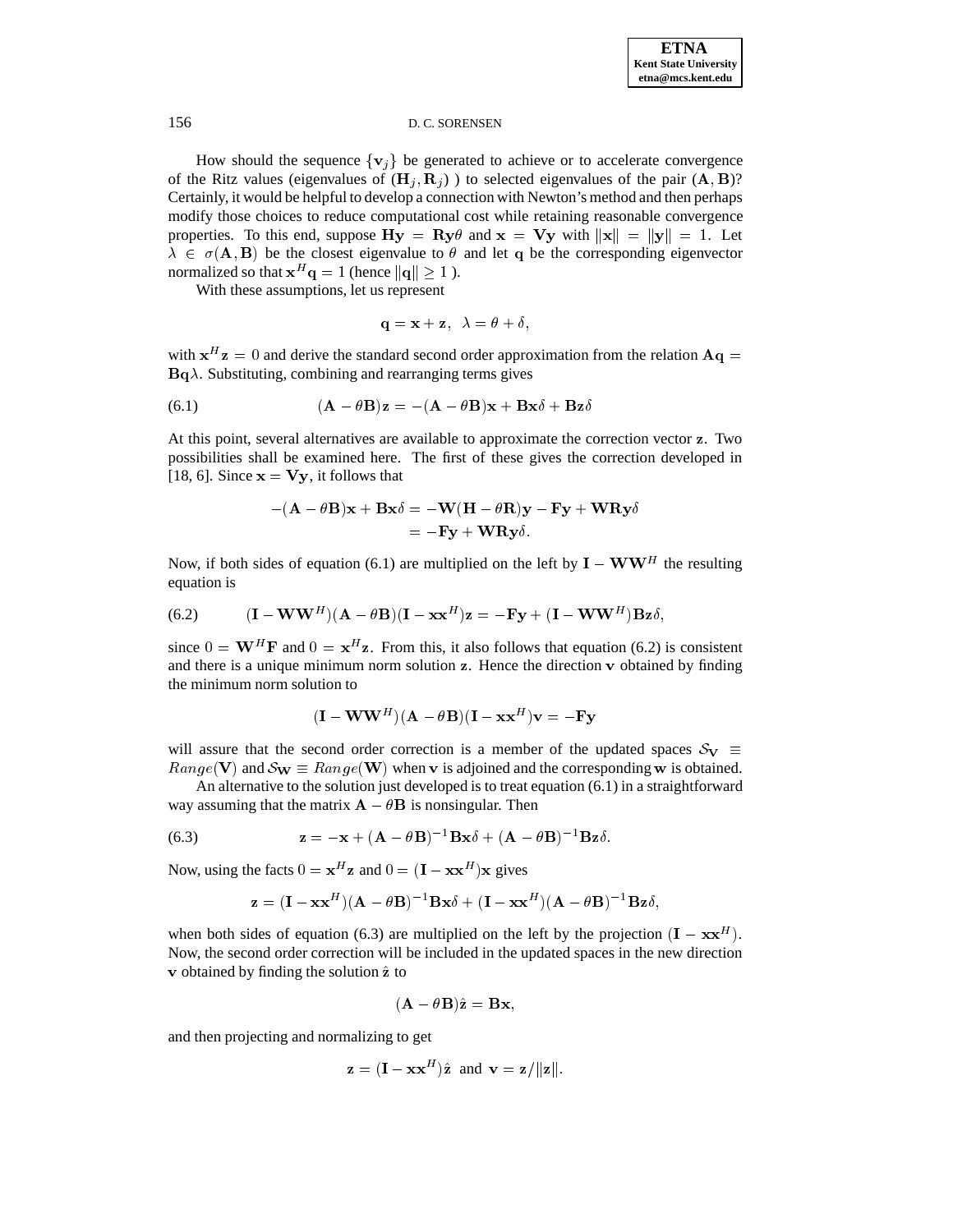Note the advantage here of adjoining the direction z to the existing space. We do not need to explicitly compute  $\delta$  in (6.3) as would be needed in an explicit Newton method. This projection process assures that the Newton correction is in the updated subspace so that the new Ritz vector and Ritz value will be at least as good as those obtained through an explicit Newton step.

The methods of Davidson [4], Olsen et. al, [15], Sleijpen and Van der Vorst [18] and those introduced and discussed by Knyazev [10] can all be placed within this Newton-like framework.

**Blocked Formulation:** Futher consideration of the previous development would suggest that a block formulation is more appropriate than a single vector approach when the Krylov property is no longer enforced. To develop this, we assume a partial decomposition of the form

(6.4) 
$$
\mathbf{A}\mathbf{V}_1 = \mathbf{W}_1\mathbf{H}_{11} + \mathbf{F}_1, \text{ with } \mathbf{W}_1^H\mathbf{F}_1 = 0,
$$

$$
\mathbf{B}\mathbf{V}_1 = \mathbf{W}_1\mathbf{R}_{11},
$$

where  $V_1, W_1, F_1$  are  $n \times k$  matrices and  $H_{11}, R_{11}$  are  $k \times k$  matrices. We then construct the  $n \times k$  matrix  $V_2$  as follows:

$$
\mathbf{V} = (\mathbf{I} - \mathbf{V}_1 \mathbf{V}_1^H) p(\mathbf{A}, \mathbf{B}) \mathbf{F}_1,
$$
  
[**V**<sub>2</sub>, **T**] =  $qr(\mathbf{V})$ ,

(i.e.,  $V_2T = V$  with  $V_2$  orthogonal and T upper triangular matrices). Obtain additional basis vectors  $W_2$  via

$$
\mathbf{BV}_2=\mathbf{W}_1\mathbf{R}_{12}+\mathbf{W}_2\mathbf{R}_{22}\ \ \text{with}\ \ \mathbf{W}_1^H\mathbf{W}_2=0,\ \ \mathbf{W}_2^H\mathbf{W}_2=\mathbf{I}_k.
$$

Then compute  $H_{12}$ ,  $H_{21}$ ,  $H_{22}$ ,  $F_1^+$  and  $F_2$  such that

$$
\begin{aligned} \mathbf{AV}_1 &= \mathbf{W}_1 \mathbf{H}_{11} + \mathbf{W}_2 \mathbf{H}_{21} + \mathbf{F}_1^+, \\ \mathbf{AV}_2 &= \mathbf{W}_1 \mathbf{H}_{12} + \mathbf{W}_2 \mathbf{H}_{22} + \mathbf{F}_2. \end{aligned}
$$

Finally, apply the  $QZ$  method (say) to the pair  $(H, R)$  to obtain unitary matrices  $Q$ ,  $Z$ , an upper-triangular  $H^+$  and an upper triangular matrix  $R^+$  such that

$$
HQ = ZH^{+},
$$
  

$$
RQ = ZR^{+},
$$

;

;

where  $\mathbf{H} = (\mathbf{H}_{ij})$  and  $\mathbf{R} = (\mathbf{R}_{ij})$ ,  $i = 1, 2; j = 1, 2$ , with the best approximations to the desired eigenvalues appearing as eigenvalues of  $(1,1)$  block of the pair  $(\mathbf{H}^+, \mathbf{R}^+)$ . Now, update

$$
\mathbf{V}_1 \leftarrow [\mathbf{V}_1, \mathbf{V}_2] \mathbf{Q}(:,1:k), \quad \mathbf{W}_1 \leftarrow [\mathbf{W}_1, \mathbf{W}_2] \mathbf{Z}(:,1:k), \n\mathbf{H}_{11} \leftarrow \mathbf{H}^+(1:k,1:k), \quad \mathbf{R}_{11} \leftarrow \mathbf{R}^+(1:k,1:k), \n\mathbf{F}_1 \leftarrow [\mathbf{F}_1^+, \mathbf{F}_2] \mathbf{Q}(:,1:k).
$$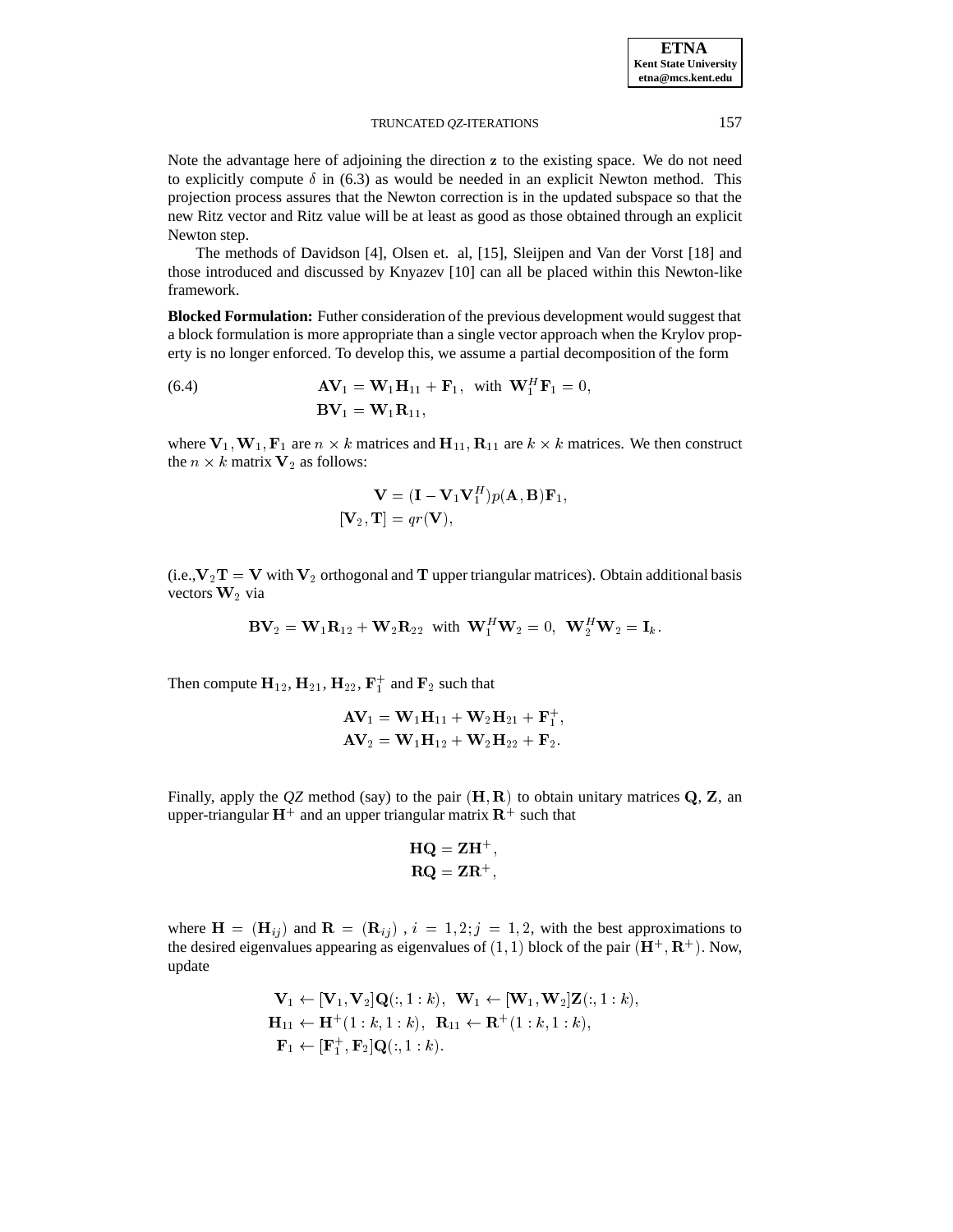In this development,  $p(A, B)$  represents a matrix polynomial in A and B generated by a (preconditioned) iterative method designed to solve

$$
(\mathbf{A} - \theta \mathbf{B})\hat{\mathbf{V}} = \mathbf{F}_1.
$$

In fact,  $G \equiv p(A, B)F_1$  could easily represent a much more general object with each column of G representing a separate iterative solution of the form

$$
\mathbf{g}_j \approx (\mathbf{A} - \theta_j \mathbf{B})^{-1} \mathbf{F}_1 \mathbf{y}_j, \ \ j = 1, 2, \cdots, k.
$$

This could be made very efficient in terms of data movement per matrix-vector product. Each separate column would need two operations of the form  $\mathbf{Ag}_j$  and  $\mathbf{Bg}_j$ . For example, a Richardson's iteration could take the form

$$
G = F_1 Y;\nfor j = 1, 2, ...\nG \leftarrow GT - AG - BG\Theta;\nend
$$

where  $\Gamma \equiv diag(\gamma_1, \gamma_2, ..., \gamma_k)$  with reciprocal Richardson parameters  $\gamma_j$  and  $\Theta \equiv$  $diag(\theta_1, \theta_2, ..., \theta_k)$  and  $\mathbf{Y} \equiv [\mathbf{y}_1, \mathbf{y}_2, ..., \mathbf{y}_k]$  the current Ritz approximations to desired eigenvalues and vectors, i.e.  $HY = RY\Theta$ .

We may express the above discussion formally as the algorithm *BLKQZ* shown in Figure 6.2.

**7. Computational Results and Conclusions.** We shall present some very preliminary computational results to give some indication of the relative performance of three methods: *TFQZ*, *TBQZ*, *BLKQZ*. The purpose of these results is mainly to indicate that the methods have been programmed and will solve a difficult problem. There are many implementation details to consider and a number of parameter choices to be made. A thorough computational study including comparison with other methods is certainly called for.

Our results will consist of a comparison of the three methods on a single problem. The problem we consider is a symmetric generalized problem from the Harwell–Boeing collection. The matrices are stiffness and mass matrices were obtained through the Matrix Market from

```
http://math.nist.gov/MatrixMarket/data/Harwell-Boeing/bcsstruc1/
```
to form a generalized eigenvalue problem  $\mathbf{A}\mathbf{x} = \mathbf{B}\mathbf{x}\lambda$ . The matrix  $\mathbf{A}$  is BCSSTK12 and the matrix <sup>B</sup> is BCSSTM12 from the BCSSTRUC1 set. BCSSTK12 and BCSSTM12 represent the consistent mass formulation for an ore car model. The consistent mass formulation leads to a non-diagonal mass matrix. All computations were done in Matlab Version 5.1.0.421 on a Sun SparcStation 20 Model 61 with 64 megabytes of RAM.

For these matrices,  $n = 1473$  and A has 17857 nonzero entries. The smallest four generalized eigenvalues are

3.469305448042201e+03 3.670875662014555e+03 5.538220410502827e+03 6.410197662646212e+03

and the largest generalized eigenvalue is on the order of 6.55e+08.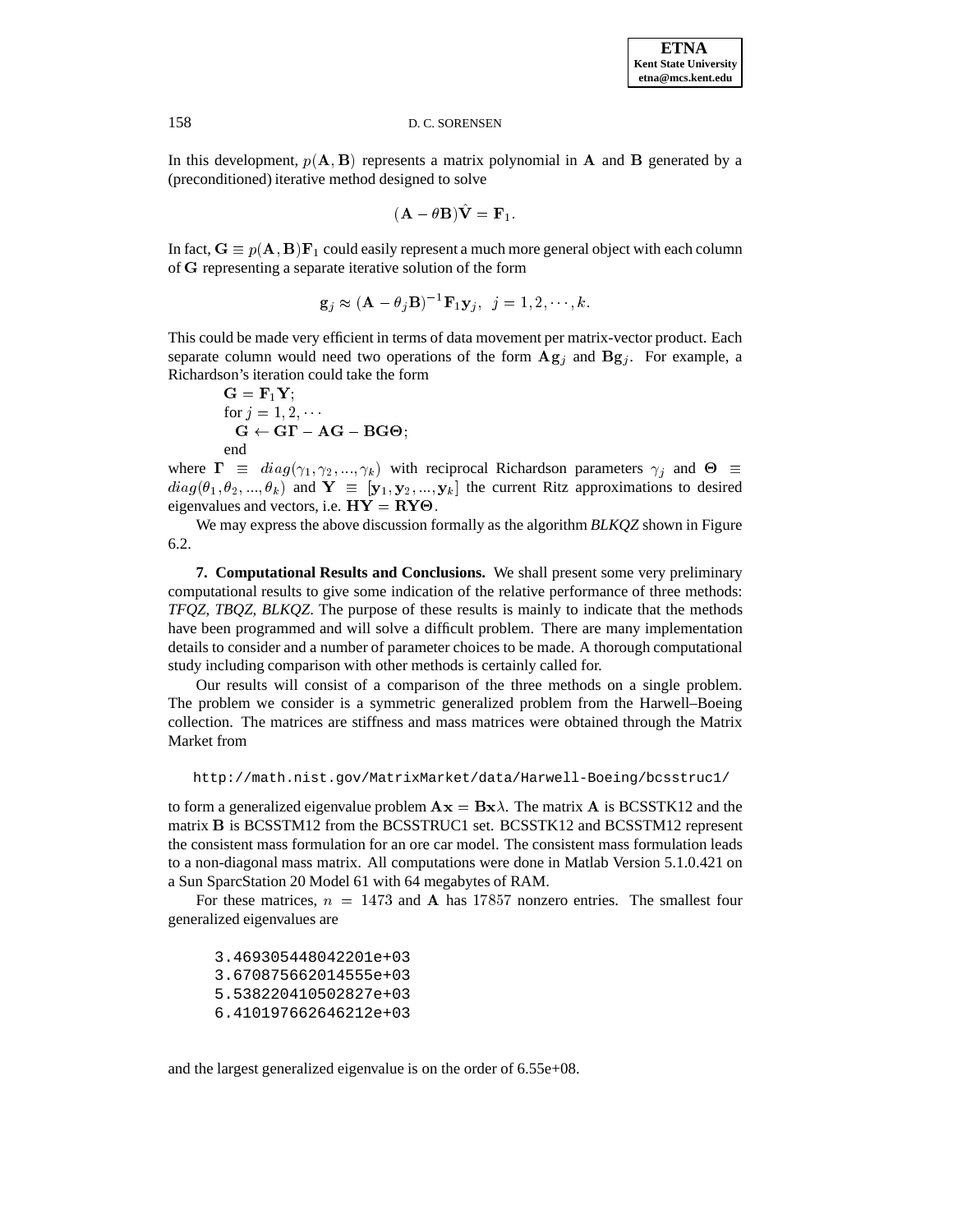**BLKQZ:** Block Inexact *QZ* Process **Input**:  $(A, B, V_1, k)$  such that  $V_1^H V_1 = I_k$ , **Output**:  $(\mathbf{V}_1, \mathbf{H}_{11}, \mathbf{R}_{11})$  such that  $\mathbf{AV}_1 = \mathbf{W}_1 \mathbf{H}_{11}$  ,  $\mathbf{V}_1^T \mathbf{V}_1 = \mathbf{I}_k$ .  ${\bf D} {\bf v}_1 = {\bf v} {\bf v}_1 {\bf n}_{11}, \; {\bf v} {\bf v}_1^{\top} {\bf v} {\bf v}_1 = {\bf I}_k,$ with  $H_{11}$  upper upper triangular and  $R_{11}$  upper triangular. **1.**  $\mathbf{W}_1 = \mathbf{BV}_1; [\mathbf{W}_1, \mathbf{R}_{11}] = qr(\mathbf{W}_1);$ 2.  $\mathbf{F}_1 \leftarrow \mathbf{A} \mathbf{V}_1; \mathbf{H}_{11} \leftarrow (\mathbf{W}_1^T \mathbf{F}_1); \mathbf{F}_1 \leftarrow \mathbf{F}_1 - \mathbf{W}_1 \mathbf{H}_1;$ **3. for**  $j = 1, 2, 3, ..., k - 1$ **3.1.**  $\mathbf{V}_2 = itsol(\mathbf{A}, \mathbf{B}, \mathbf{M}, \mathbf{F}_1, \mathbf{Y}_1);$ **3.2.**  $S \leftarrow V^H_1V_2; V_2 \leftarrow V_2 - V_1S;$ **3.3.**  $[\mathbf{V}_2, \mathbf{S}] = qr(\mathbf{V}_2);$ **3.4.**  $\mathbf{W}_2 \leftarrow \mathbf{BV}_2; \mathbf{R}_{12} \leftarrow \mathbf{W}_1^T \mathbf{W}_2;$ **3.5.**  $\mathbf{\hat{W}}_2 \leftarrow \mathbf{\hat{W}}_2 - \mathbf{W}_1\mathbf{R}_{12}; [\mathbf{W}_2, \mathbf{R}_{22}] = qr(\mathbf{W}_2);$ **3.6.**  $\mathbf{H}_{21} \leftarrow \mathbf{W}_2^H \mathbf{F}_1; \mathbf{F}_1 \leftarrow \mathbf{F}_1 - \mathbf{W}_2 \mathbf{H}_{21};$ **3.7.**  $\mathbf{F}_2 \leftarrow \mathbf{AV}_2; \mathbf{H}_{12} \leftarrow \mathbf{W}_1^H \mathbf{F}_2;$ **3.8.**  $\mathbf{F}_2 \leftarrow \mathbf{F}_2 - \mathbf{W}_1 \mathbf{H}_{12}; \ \ \mathbf{H}_{22} = \mathbf{W}_2^H \mathbf{F}_2; \ \ \mathbf{F}_2 \leftarrow \mathbf{F}_2 - \mathbf{W}_2 \mathbf{H}_{22};$  $\mathbf{3.9.} \ \ \mathbf{H} \leftarrow \left( \begin{array}{cc} \mathbf{H}_{11} & \mathbf{H}_{12} \ \mathbf{H}_{21} & \mathbf{H}_{22} \end{array} \right); \quad \mathbf{R} \leftarrow \left( \begin{array}{cc} \mathbf{R}_{11} & \mathbf{R}_{12} \ 0 & \mathbf{R}_{22} \end{array} \right);$  $\left( \begin{array}{cc} {\bf R}_{11} & {\bf R}_{12} \ 0 & {\bf R}_{22} \end{array} \right);$ **3.10.**  $[\mathbf{Q}, \mathbf{Z}, \mathbf{H}, \mathbf{R}] =$   $qziter(\mathbf{H}, \mathbf{R}, 'sort')$ ; **3.11.**  $V_1 \leftarrow [V_1, V_2] Q[:, 1 : k]; \quad W_1 \leftarrow [W_1, W_2] Z[:, 1 : k];$ **3.12.**F<sub>1</sub>  $\leftarrow$  [F<sub>1</sub>, F<sub>2</sub>]Q[:, 1 : k]; **3.13.**  $H_{11} \leftarrow H(1 : k, 1 : k); \quad R_{11} \leftarrow R(1 : k, 1 : k);$ **4. end**

FIG. 6.2. *A Block Inexact* QZ *Process*

Here, we list estimates of the computational and storage costs of the three routines and indicate the performance of each of them on this test problem. The term "matvec" stands for a matrix-vector product and the term "LU-solve" stands for solving the two successive triangular linear systems first with L and then with U as coefficient matrices.

# **TBQZ:**

For a <sup>k</sup>-step factorization, the work and storage required for **TBQZ** is

- Storage:  $2n(k + 1)$  plus storage for  $\bf{A}, \bf{B}, \bf{L}, \bf{U}$
- Initial work:
	- 1 sparse LU-factorization,
		- $k + 1$  LU-solves,
		- $4n(k+1)^2$  flops for orthogonalization.
- Work per iteration:

1 LU-solve,

1 matvec with  $(A, B)$ ,

 $4n(k+1)^2$  flops for orthogonalization,

sparse LU-factorization if there is a shift change.

For our run,  $k = 9$  and the iteration was halted after four Ritz values had converged. The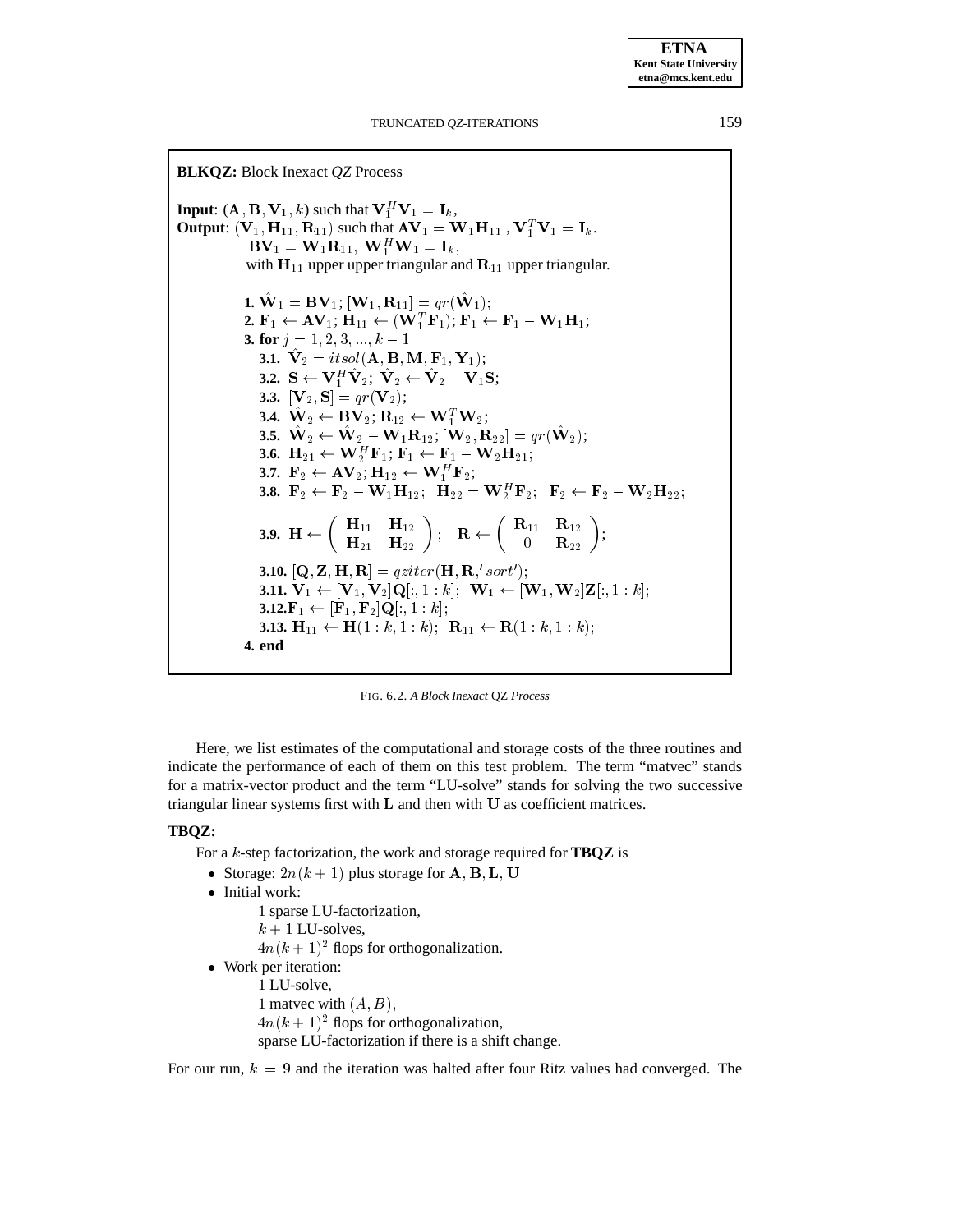TABLE 7.1 *Eigenvalues calculated by TBQZ.*

| Eigenvalues           | $Error/\lambda_{min}$ | $Error/\lambda_{max}$ |
|-----------------------|-----------------------|-----------------------|
| 3.469305448324274e+03 | $2.8e-11$             | $4.3e-16$             |
| 3.670875661790737e+03 | $2.27e-11$            | $3.4e-16$             |
| 5.538220406841684e+03 | $3.7e-10$             | $5.5e-15$             |
| 6.410197672779293e+03 | $1.0e-09$             | $1.5e-14$             |

TABLE 7.2 *Eigenvalues calculated by TFQZ.*

| Eigenvalues           | $Error/\lambda_{min}$ | $Error/\lambda_{max}$ |
|-----------------------|-----------------------|-----------------------|
| 3.469305447658971e+03 | $3.8e-11$             | $5.8e-16$             |
| 3.670875661610020e+03 | $4.1e-11$             | $6.1e-16$             |
| 5.538220410338460e+03 | $1.6e-11$             | $2.5e-16$             |
| 6.410197662356884e+03 | $2.9e-11$             | $4.4e-16$             |

code took 14 iterations and 7 matrix factorizations. The eigenvalues computed by *TBQZ* are shown in Table (7.1).

# **TFQZ:**

For an m step factorization that retains a k step factorization after each implicit restart, the work and storage required is

- Storage:  $2nm$  plus storage for  $\mathbf{A}, \mathbf{B}, \mathbf{L}, \mathbf{U}$
- Initial work:

1 sparse LU-factorization, m LU-solves,  $4nm<sup>2</sup>$  flops for orthogonalization. Work per iteration:

 $m - k$  LU-solves,

 $m - k$  matvecs with  $(A, B)$ ,

 $4nm<sup>2</sup>$  flops for orthogonalization,

For our run,  $k = 4$  and  $m = 12$  with  $tol = 1.0e - 0.01$ . The code took two iterations and 20 LU-solves. The eigenvalues computed by *TFQZ* are shown in Table (7.2).

# **BLKQZ:**

The work and storage required with blocksize  $k$  is

- Storage:  $4n(2k)$  plus storage for  $\mathbf{A}, \mathbf{B}, \mathbf{L}, \mathbf{U}$
- Initial work:
	- 1 incomplete sparse LU-factorization, 1 block ILU-solve,  $4n(2k)^2$  flops.
- Work per iteration:
	- 1 block ILU-solve, 1 block matvec with  $(A, B)$ ,  $30n(2k)^2$  flops,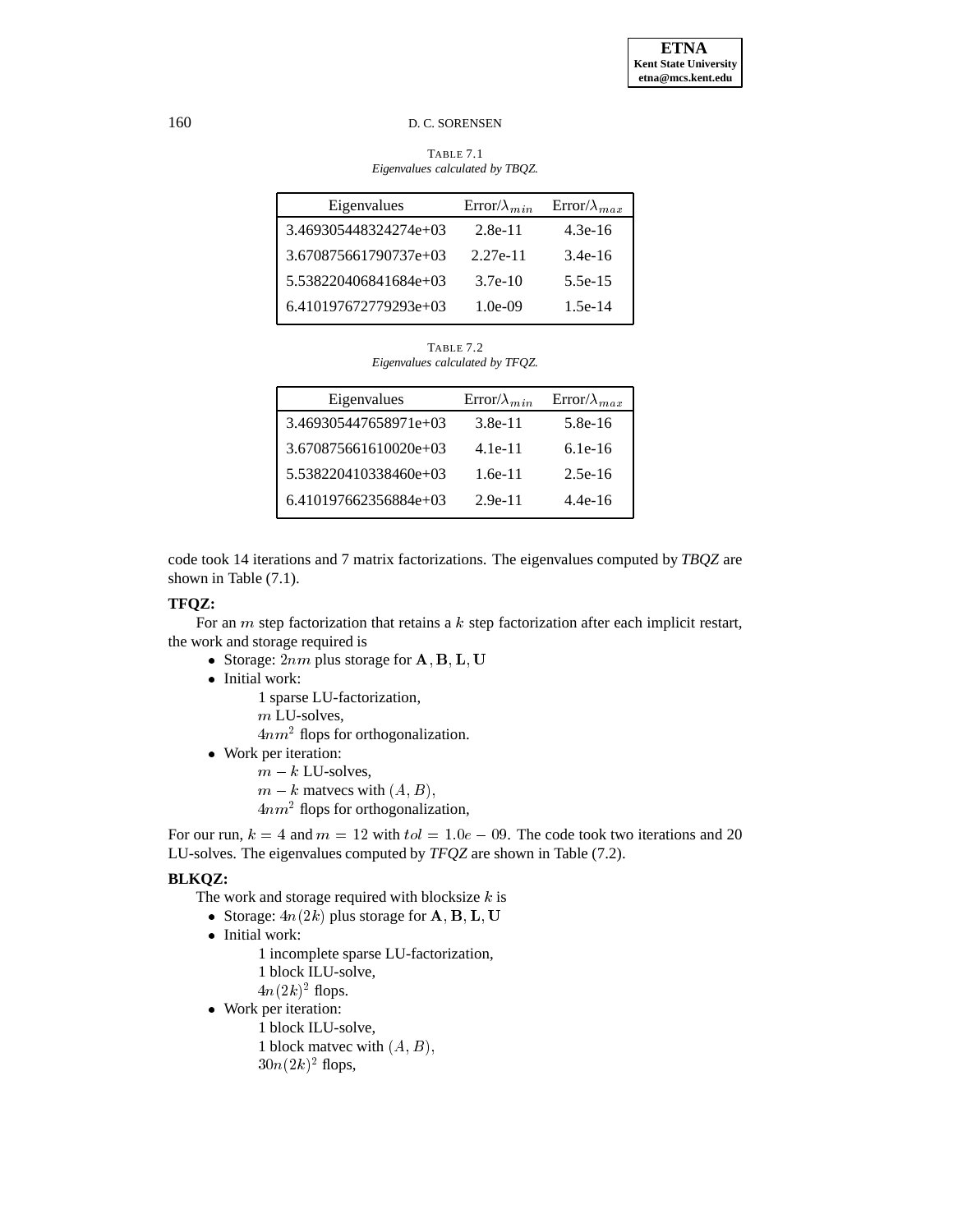TABLE 7.3 *Eigenvalues calculated by BLKQZ.*

| Eigenvalues             | $Error/\lambda_{min}$ | $Error/\lambda_{max}$ |
|-------------------------|-----------------------|-----------------------|
| 3.469305447907588e+03   | $1.4e-11$             | $2.0e-16$             |
| 3.670875661903084e+03   | $1.1e-11$             | $1.7e-16$             |
| 5.538220410459639e+03   | $4.4e-12$             | $6.6e-17$             |
| $6.410197662585929e+03$ | $6.1e-12$             | $9.2e-17$             |
|                         |                       |                       |

For our run,  $k = 4$ . The code took 43 matrix accesses, 43 block matvecs (A,B) and 443 individual matrix-vector products. The eigenvalues computed by *BLKQZ* are shown in Table (7.3).

In each routine, we used a reference shift of  $\sigma = 3.4e+3$  and in the call to tfqz we passed  $\bf{A} - \sigma \bf{B}$  in place of  $\bf{B}$  and  $\bf{B}$  in place of  $\bf{A}$  in the calling sequence. This is mathematically equivalent to using implicit restarting with the shift-invert operator  $(A - B)^{-1}B$ and the convergence results confirm that. For the *BLKQZ* method we used a block variant of BICGSTAB that we constructed from the single vector code in the templates collection [1] and with an incomplete LU preconditioner from Matlab. We were able to arrange the code so that each column of the right hand side represented a residual of the form

$$
\mathbf{r}_j = (\mathbf{A} - \mu_j \mathbf{B})\mathbf{x}_j
$$

but used the same preconditioner for the whole block. Typically, not all of the column equations converged and our cut off was 10 iterations. As the results show, this was sufficient for convergence.

With these results, it is difficult to choose between the methods. Here, *TFQZ* seems to be the winner but that is in absence of any architecture considerations and without specific comparison between ILU and complete LU costs. We did not report flop counts or timings because the implementations are fairly crude at this point in time. These results only indicate that the three methods are indeed implementable and that they work on a challenging problem.

The real value of the *TBQZ* may lie in its applicability to rational interpolation with respect to constructing reduced order models of state space control systems as explored in [9]. More investigation and testing needs to be done with respect to shift selection and selecting the right hand side of the BQZ equations. The preconditioned *BLKQZ* is very promising with respect to parallel performance but is far from robust at this time.

**Acknowledgement.** The author would like to thank R. B. Lehoucq and C. Yang for several discussions and comments. He would also like to thank the anonymous referee for several useful comments and for catching some mistakes in the section on inexact iterations.

#### **REFERENCES**

- [1] RICHARD BARRETT, MICHAEL BERRY, TONY F. CHAN, JAMES DEMMEL, JUNE DONATO, JACK DON-GARRA, VICTOR EIJKHOUT, ROLDAN POZO, CHARLES ROMINE, AND HENK VAN DER VORST, *Templates for the Solution of Linear Systems: Building Blocks for Iterative Methods*, SIAM, Philadelphia, USA, 1993.
- [2] M. CROUZEIX, B. PHILIPPE AND M. SADKANE, *The Davidson method*, SIAM J. Sci. Comput., 15 (1994), pp. 62–76.
- [3] J. DANIEL, W. B. GRAGG, L. KAUFMAN AND G. W. STEWART, *Reorthogonalization and stable algorithms for updating the Gram–Schmidt QR factorization*, Math. Comp., 30 (1976), pp. 772–795.